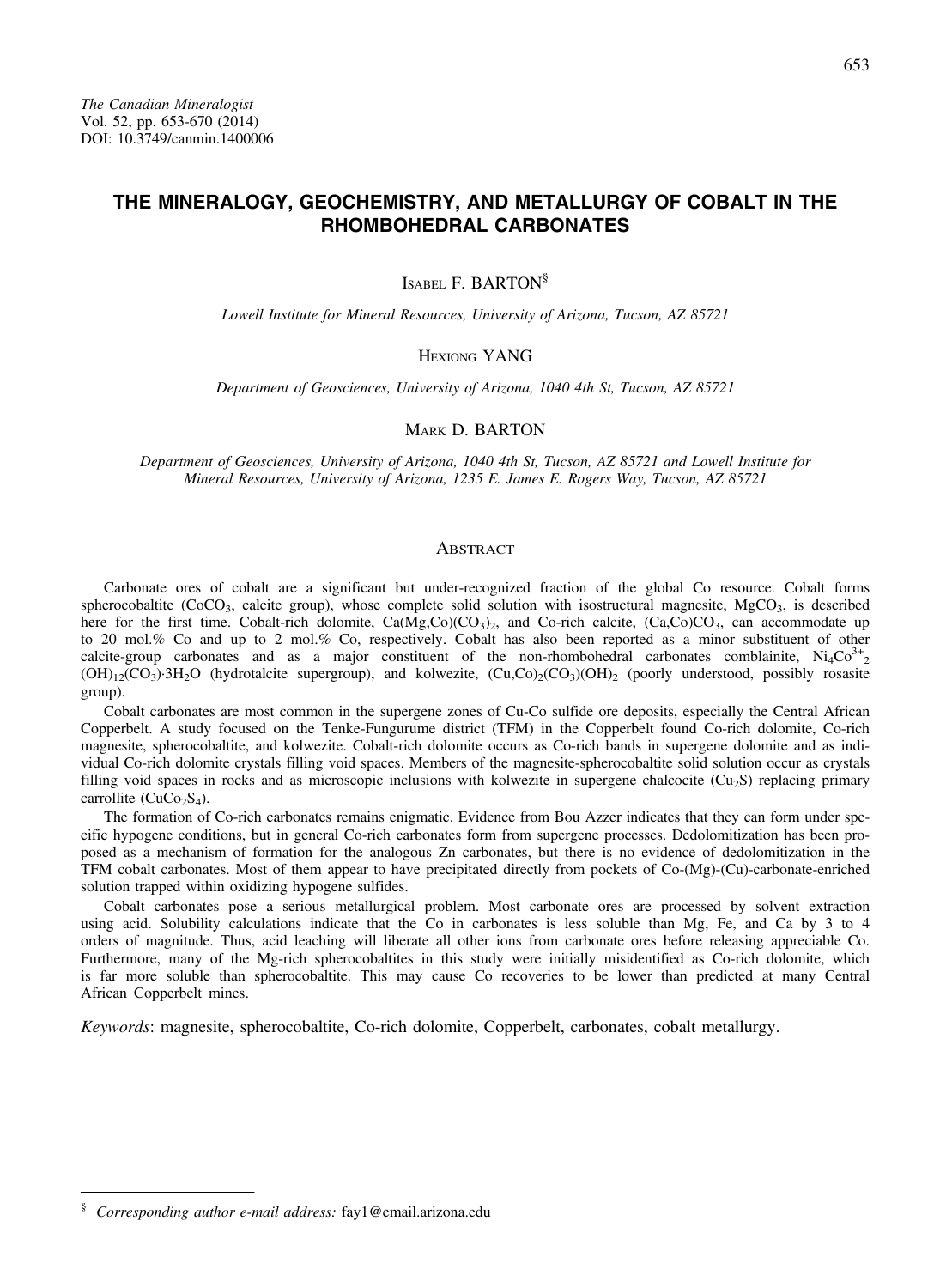### **INTRODUCTION**

# Cobalt worldwide

Cobalt is a strategic metal used in high-temperature steels, magnets, lithium-ion batteries, and other industrial applications. It also has medical uses: cobalt is the central atom in vitamin B12 (cobaltamine), and radioactive  $Co^{60}$  is the chief radiation source in cancer therapies.

The world's identified Co resource totals about 15 million metric tons, most of which is accessory in Ni-laterite deposits (Shedd 2013). Historical production has come chiefly from mafic- and ultramafichosted PGE deposits in Russia and Australia, but in recent years the Congolese deposits of the Central African Copperbelt have come to produce more than half the annual global supply of cobalt (Shedd 2013). Other contributions come from Příbram (Czech Republic), Tsumeb (Namibia), Bou Azzer (Morocco), the Flinders Range (Australia), and the Santa Rosalia district (Mexico) (Table 1).

# Cobalt in rhombohedral carbonates

# Crystal chemical factors determining cation substitution in carbonates

The carbonate structure consists of chains of cation coordination polyhedra sharing O ions. Thus, either each cation polyhedron must be of a shape and size to link up easily with its neighbors, or the neighboring polyhedra must distort to reach it. Highly distorted

structures are unstable, so no carbonate can form unless its cation polyhedra require little distortion.

The formation of a stable, undistorted structure is most easily achieved in one-cation carbonates such as pure  $CaCO<sub>3</sub>$  or  $FeCO<sub>3</sub>$ . In these, all the cation coordination polyhedra are the same size and shape and they do not have to distort to link into a chain. However, this is the ideal case: most naturally occurring carbonates contain multiple cation types, and each cation type has a different coordination polyhedron. If all the cation types have coordination polyhedra of similar shape and size, they can link to one another with very little distortion. In this case, the various cation types are distributed over the octahedral sites at random. This is the disordered or calcite structure, in which any cation present can occur at any cation site along the chain (Reeder 1983). But if the cation types have coordination polyhedra of very different sizes and shapes, they cannot link without distorting to a degree that makes the structure unstable. In this case, the carbonate must be stabilized by adopting the ordered or dolomite structure, in which the different cation types are sorted onto different, alternating sites. This alternation accommodates the necessary distortion by distributing it evenly over the chain of polyhedra, such that each polyhedron is stretched a little and none is stretched too much (Navrotsky & Loucks 1977).

### Cobalt substitution in carbonates

In charge and ionic radius (0.745 Å),  $Co<sup>2+</sup>$  is most similar to octahedral  $Mg^{2+}$  (0.72 Å),  $Fe^{2+}$  (0.78 Å),

| Location                                     | Reported species                                                  | Reference                                               |
|----------------------------------------------|-------------------------------------------------------------------|---------------------------------------------------------|
| Tenke-Fungurume,<br>D.R. Congo               | Magnesite-spherocobaltite,<br>spherocobaltite, cobaltoan dolomite | This work                                               |
| Przibram, Bohemia                            | Cobaltoan dolomite                                                | Minceva-Stefanova 1997                                  |
| Peramea, Spain                               | Cobaltoan calcite                                                 | Reeder et al. 1999                                      |
| Durango, Colorado                            | Kolwezite                                                         | Daltry 1992                                             |
| Kakanda, D.R. Congo                          | Cobaltoan dolomite, spherocobaltite                               | Gauthier & Deliens 1999                                 |
| Mashamba West and<br>Mindingi, D.R. Congo    | Cobaltoan calcite                                                 | Gauthier & Deliens 1999                                 |
| Tantara, D.R. Congo                          | Cobaltoan calcite                                                 | Gauthier & Deliens 1999                                 |
| Kamoto, Musonoi, and<br>Kabolela, D.R. Congo | Spherocobaltite, kolwezite                                        | Gauthier & Deliens 1999;<br>Pirard & Hatert 2008        |
| Mupine, D.R. Congo                           | Spherocobaltite, cobaltoan calcite                                | Gauthier & Deliens 1999                                 |
| Kambove, D.R. Congo                          | Cobaltoan dolomite<br>Spherocobaltite                             | Van Langendonck et al. 2013;<br>Gauthier & Deliens 1999 |
| Konkola, Zambia                              | Cobaltoan dolomite                                                | Sweeney et al. 1986                                     |
| Chibuluma, Zambia                            | "Cobaltocalcite" – probably<br>spherocobaltite                    | Whyte & Green 1971                                      |
| Tsumeb, Namibia                              | Cobaltoan dolomite                                                | Hurlbut 1957                                            |
| Shinkolobwe, D.R. Congo                      | Comblainite                                                       | Daltry 1991                                             |

TABLE 1. REPORTED OCCURRENCES OF COBALT CARBONATE MINERALS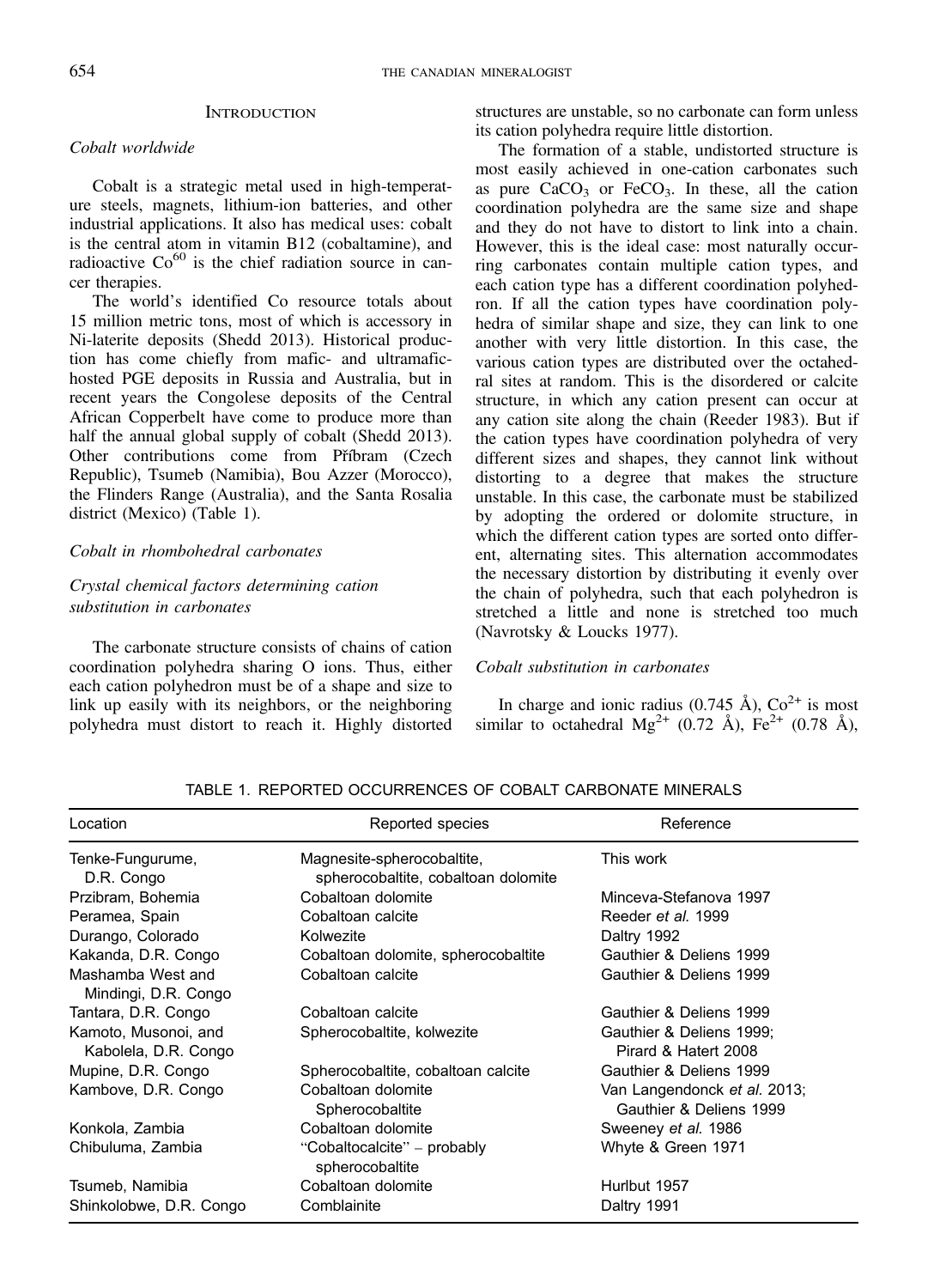and  $Mn^{2+}$  (0.83 Å) (Shannon 1976). The Co<sup>2+</sup> ion has a low-spin  $d^7$  configuration and degeneracy in the  $t_{2g}$  orbital (Rosenberg & Foit 1979). Distorting the coordination octahedron removes the degeneracy, reducing the energy of the complex (Jahn-Teller effect). Thus, the  $Co^{2+}$  coordination octahedron is compressed relative to the  $Mg^{2+}$  octahedron (Rosenberg & Foit 1979). The Co-bearing carbonates stable in nature (Table 1) reflect these crystal-chemical factors.

Cobalt forms a stable calcite-structured carbonate (spherocobaltite,  $CoCO<sub>3</sub>$ ; also sphaerocobaltite or cobaltocalcite). Cobalt-rich calcite  $[(Ca, Co)CO<sub>3</sub>]$  is also a recognized mineral, but it cannot contain much Co: Goldsmith & Northrop (1965) found a maximum of 15 mol.% Co in calcites at 800 °C, which dropped to less than 5 mol.% by 600 °C. Katsikopoulos et al. (2008) achieved 16 mol.% Co in low-temperature calcite only by dint of extreme Co-oversaturation in the fluid and mixture with silica gel. Such conditions are not very realistic in the supergene zones of ore deposits, where most Co-carbonates form. Simmonds (1980) observed calcites in the Central African Copperbelt with Co only up to 1.6 mol.%.

The transition metal carbonates have extensive solid solutions. The published analytical data for spherocobaltite solid solutions are scanty, but Clissold et al. (2003) detected minor Co in some gaspéite samples. Goldsmith & Northrop (1965) indicated a theoretical complete solid solution between spherocobaltite and magnesite at 600 °C and 15 kbar; this study is the first report of  $(Mg,Co)CO<sub>3</sub>$  in nature. The solid solutions of magnesite are better documented: magnesite has complete solid solutions with siderite at 250 °C (Anovitz & Essene 1987); with rhodochrosite at and above 500 °C and 10 kbar, and possibly at lower temperature (Goldsmith & Graf 1960); and with otavite at 800  $^{\circ}$ C and 1 GPa (Bromiley *et al.* 2007). At lower temperatures, however, a Cddolomite limits the extent of magnesite-otavite solid solution (Bromiley et al. 2007). Other partial solid solutions of magnesite include calcite (Goldsmith & Graf 1960, Mackenzie et al. 1983), gaspéite (Goldsmith & Northrop 1965), and smithsonite (Boni et al. 2011). However, there is no work up to the present on the magnesite-spherocobaltite solid solution below the conditions (600 °C and 15 kbar) at which Goldsmith & Northrop (1965) documented complete solid solution.

Cobalt does not form a stable dolomite-structured carbonate, either with other transition metal ions or with  $Ca^{2+}$ . All the transition metal ions, including  $Co<sup>2+</sup>$ , have coordination octahedra of similar shape and size, so they can link into a chain with little distortion and have no need to assume any specific order (Reeder 1983). In the case of  $Ca^{2+}$ -rich dolomitestructured carbonates, the large  $Ca^{2+}$  ion is near the

maximum size for octahedral coordination, and the  $Ca^{2+}$  polyhedron does not distort easily and will not form dolomite-structured carbonates with  $Co<sup>2+</sup>$  and some of the other transition metals (Rosenberg & Foit 1979).

Cobalt may also occur in kolwezite  $[(Cu,Co)_2]$  $(CO<sub>3</sub>)(OH)<sub>2</sub>$ , rosasite group] and in comblainite  $[Ni_4Co_2(OH)_{12}(CO_3)\cdot 3H_2O$ , quintinite group]. Comblainite is notable as the only carbonate in which cobalt is trivalent. However, these are rare and poorly understood minerals, and their possible Co concentrations and even their crystal systems remain unconstrained (Perchiazzi & Merlino 2006, Frost et al. 2007). Calcite- and dolomite-group carbonates contain the world's entire economically significant Co carbonate resource.

This study began as part of a broader examination of the geology of the Tenke-Fungurume Cu-Co district (TFM) and other deposits on the Congolese side of the Central African Copperbelt. Research there includes work on the mineralogical controls on ore processing, so the metallurgy as well as the mineralogy of the ores are of interest to the overarching geological investigation.

# COBALT CARBONATES IN THE CENTRAL AFRICAN COPPERBELT

# Overview: Geological background

The Central African Copperbelt of northern Zambia and southeastern D.R. Congo (Fig. 1) is one of the world's largest Cu and Co resources (Selley et al. 2005) and is a major source for Co-rich carbonate mineral specimens (Gauthier & Deliens 1999). Most Co-rich carbonates are produced during supergene alteration of cobalt sulfide ores, and the Cocarbonates of the Central African Copperbelt are no exception. The Co was originally a part of carrollite  $(CuCo<sub>2</sub>S<sub>4</sub>)$ , which precipitated along with chalcopyrite (CuFeS<sub>2</sub>), bornite (Cu<sub>5</sub>FeS<sub>4</sub>), and digenite (Cu<sub>9</sub>S<sub>5</sub>) in a Neoproterozoic basinal carbonate-clastic sequence (the Mines Series of the Roan Group, < 887 Ma; Cailteux 1994). Textural relationships are somewhat ambiguous but tend, overall, to indicate that carrollite precipitated before the Cu-Fe sulfides. However, all the sulfide ores seem to have precipitated during a single alteration episode sometime during diagenesis, accompanied by voluminous dolomitic alteration (Oosterbosch 1951, Schuh et al. 2012). Post-ore quartz replaced some of the dolomite. Further alteration occurred as thin-skinned Pan-African (570– 510 Ma) deformation broke the mineralized rocks into separate "écailles" and pushed them northward into their present arcuate arrangement (Selley *et al.* 2005). Dating of the Copperbelt's large, coarsely crystalline, high-angle dolomite veins indicate that they formed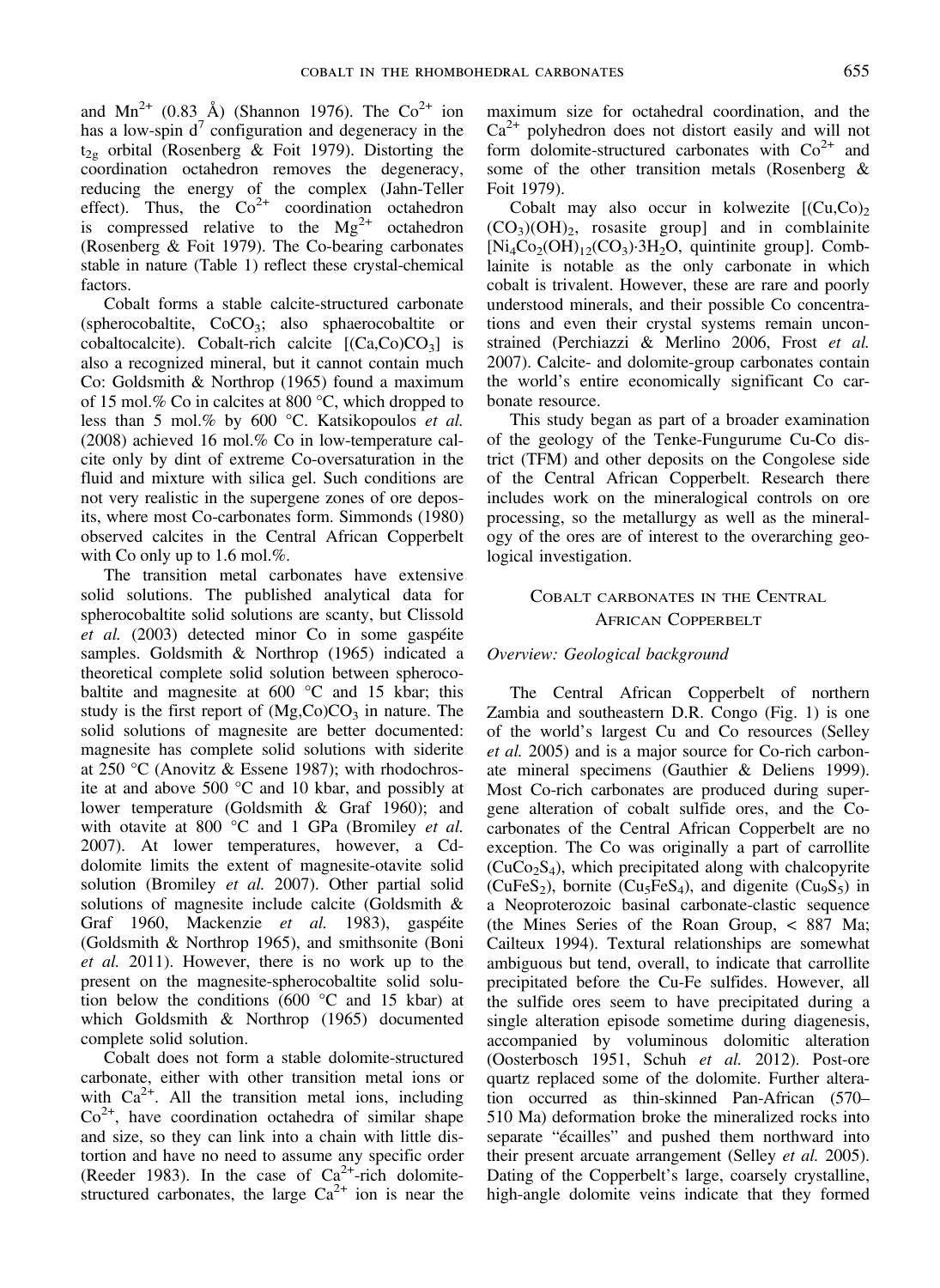

FIG. 1. Map of the Central African Copperbelt, showing the Tenke-Fungurume district.

during this period (Barra 2005). Some of the ore sulfides were remobilized into these veins, presumably as the orogeny proceeded (Selley et al. 2005).

After the orogeny, erosion exposed the Mines Series rocks to meteoric waters, which dissolved the sulfides and dolomite near the surface. Some of the metals from the sulfides combined with the carbonate from the dolomite to form malachite (Fig. 2). Chrysocolla, heterogenite, pseudomalachite, and rare cornetite, brochantite, and libethenite are also present among the supergene minerals nearest the surface (De Putter et al. 2010, Fay & Barton 2012). At greater depths, the supergene Cu minerals are native copper, chalcocite, and cuprite, and the supergene Co minerals are carbonates. These carbonate ores persist to great depths, in some places >750 m below the surface (Fay & Barton 2012).

# **Description**

Cobalt-rich dolomite and calcite form euhedral crystals up to a few centimeters long, with either rhombic morphology or crest habits. Both carbonates also occur as fine disseminated crystals. Cobalt-rich dolomite is most common as Co-rich bands in otherwise normal dolomite, optically continuous with the rest of the dolomite crystal. Members of the spherocobaltite-magnesite solid solution  $(Mg,Co)CO<sub>3</sub>$ form elongate and prismatic crystals with hexagonal cross sections. At up to 1 mm in length, such crystals are the largest and the most noticeable occurrence of  $(Mg,Co)CO<sub>3</sub>$ , which also occurs as inclusions  $\lt 5$ microns across. These inclusions typically consist of magnesian spherocobaltite and kolwezite (Fig. 3). These are common in supergene chalcocite and create the characteristic texture visible in Figure 3.

Their pink color distinguishes the Co-bearing from other rhombohedral carbonates (Fig. 3). In hand samples of cobaltoan carbonates, the color is intense even in specimens with less than 5 wt.% Co. In dolomites and calcites the pink tinge is much subtler in thin section, where all but the most Co-rich crystals are only pale pink in plane-polarized light and look no different from ordinary dolomites and calcites with the polars crossed. By contrast, spherocobaltite and compositions along the join towards magnesite retain their intense pink color in thin section. Even in crosspolarized light they have a rosy cast. This intensity of color, and the lack of effervescence even in powdered specimens, distinguishes members of the magnesitespherocobaltite solid solution from the cobaltoan dolomites.

All the Co-carbonates are uniaxial, optically negative, and highly birefringent (maximum  $\delta = 0.18$ ).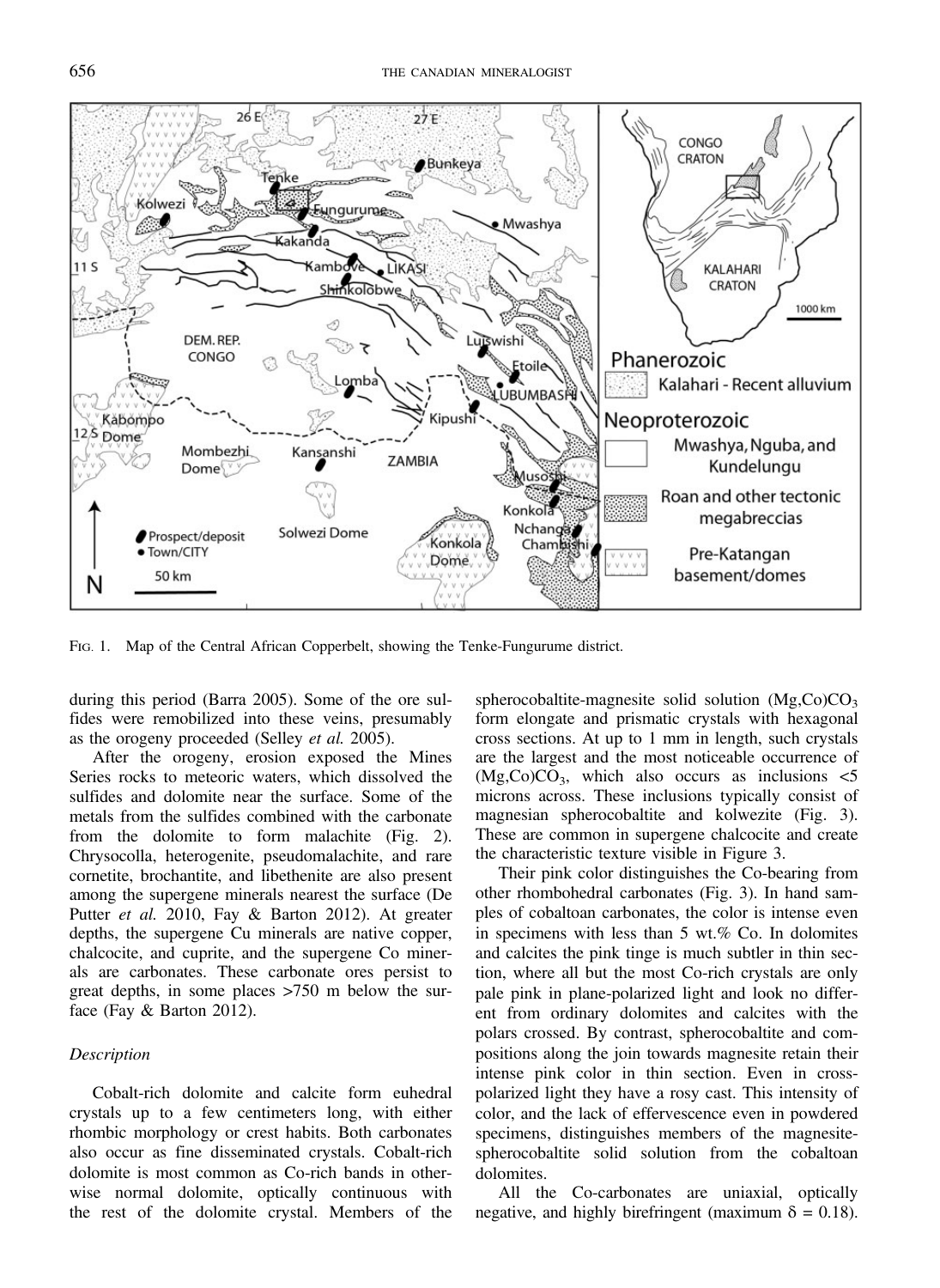

FIG. 2. Schematic cross sections showing processes of ore formation at Tenke-Fungurume: hypogene sulfide deposition during diagenesis (A) and supergene alteration of the sulfide ores to oxides and carbonates (B).

Their Mohs hardnesses are 3.5–4. The presence of Co, and in many cases of Fe, quenches the normally bright cathodoluminescence of a carbonate.

### Occurrence patterns and abundance

Cobalt-rich carbonates are not stable at the surface over most of the Central African Copperbelt but are sometimes present on freshly dug surfaces at a depth of a few meters. The tops of Copperbelt deposits contain Co mostly as heterogenite. The lower depths of deposits contain Co entirely as carrollite. Although minor Co-carbonate concentrations persist some way into the shallow heterogenite and deep carrollite zones, the vast majority of Co-rich carbonate occurs

in the middle depths between them. Cobalt carbonate occurrences do not correlate with stratigraphy or with type of gangue, and most of them may be associated with any of the sulfide or oxide ore minerals. The exception is the inclusion type of  $(Mg,Co)CO<sub>3</sub>$ , which follows the distribution of the supergene chalcocite that hosts it.

Core loggers and most research geologists generally consider Co-rich dolomite the most abundant of the Co-carbonates in the Copperbelt by far. However, more than a dozen samples recorded as Co-rich dolomite during fieldwork and petrography have proven on reexamination to be Co-rich magnesite or Mg-rich spherocobaltite. Thus, it is likely that much of the pink carbonate recorded in core logs and maps as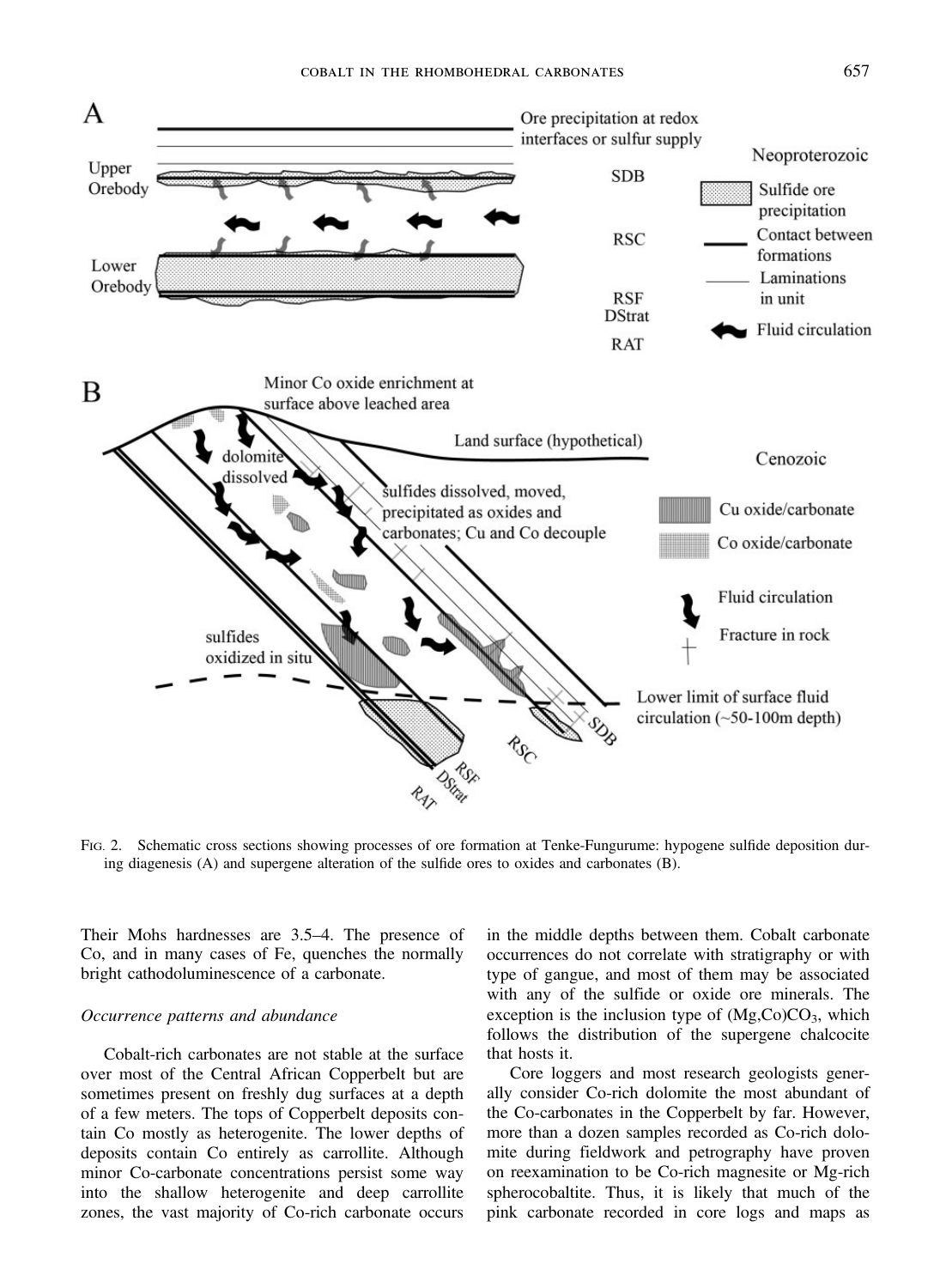

FIG. 3. Typical occurrence of Co-rich carbonates at TFM. (A) Kolwezite-cored inclusions of Mg-rich spherocobaltite in a chalcocite grain replacing carrollite, sample F23R-347.05; cc = chalcocite. (B) Crystalline variety of  $(Mg,Co)CO<sub>3</sub>$  in thin section, plane-polarized transmitted light, sample F65-113.5. (C) The same, in cross-polarized transmitted light. (D) Typical occurrence of Co-carbonate in hand sample F12-200.8.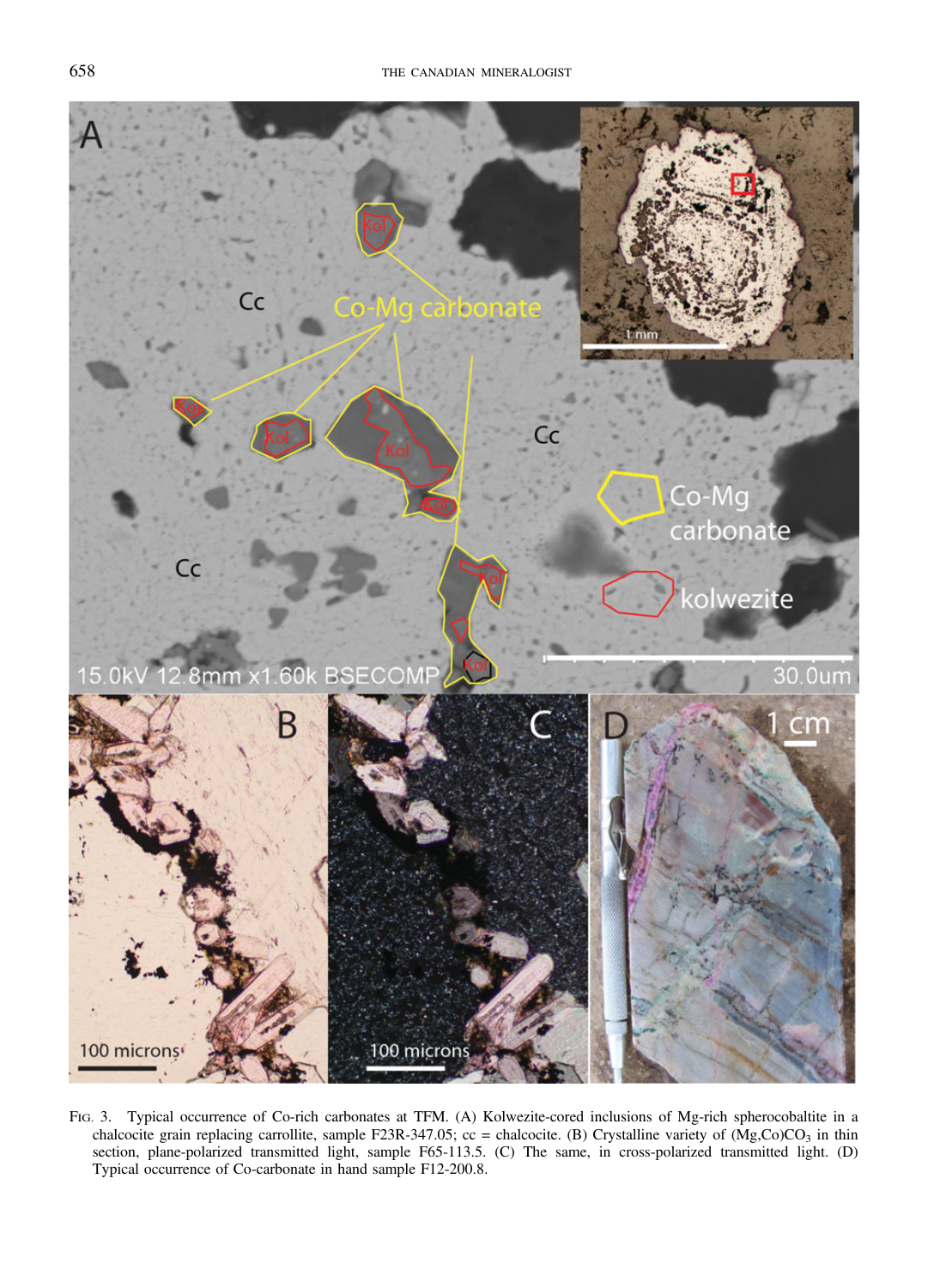Co-rich dolomite is in fact  $(Mg,Co)CO<sub>3</sub>$ . This makes it impossible to judge which Co carbonates are most abundant, how abundant they are, and where each may be distributed, except for their collective restriction to the middle depths of ore deposits.

#### Textural relationships to other minerals

Cobalt carbonates overgrow or crosscut most of the other minerals in the Copperbelt host rocks and also occupy void spaces left by dissolution of preexisting minerals. Malachite, heterogenite, native copper, chrysocolla, pseudomalachite, brochantite, kolwezite, and libethenite are the only minerals not crosscut or overgrown by the Co-carbonates; they have the same textural relationships as the Co-carbonates and appear to have formed at the same time. This mineral association and textural relationships indicate that the Cocarbonates and other minerals crystallized late in the paragenesis of alteration, probably during supergene circulation.

# Electron microprobe analyses of TFM Co-rich carbonates

Table 2 shows representative compositions of the Co-rich carbonates analyzed in this study using a Cameca SX100 electron probe microanalyzer (EPMA) at the University of Arizona. Table 3 summarizes the analytical conditions, and Table 4 gives the compositions of the standards used during analysis. The analytical results were normalized to a total of 7.0 atoms per formula unit for dolomites and to 5.0 apfu for magnesite-spherocobaltite.

These results show that the magnesite-spherocobaltite solid solution is complete even in the low-temperature supergene specimens in this study. The measured compositions range from  $Co<sub>0.81</sub>Mg<sub>0.15</sub>CO<sub>3</sub>$  (Table 2, sample F9-135.9jv) to  $Mg_{0.75}Co_{0.24}CO_3$  (Table 2, sample cp-4) with Fe, Mn, and Ca making up the balance of the cation content. Much of this compositional range is present even in single crystals: backscatter imaging with a JEOL 6010LA SEM showed strong compositional zoning concentric around the c-axis of several crystals (Fig. 4). One of them varied from a core of  $Mg_{0.49}Co_{0.48}CO_3$  to a rim of  $Mg_{0.84}Co_{0.15}CO_3$ (Fig. 5).

Most of the Co-rich dolomite specimens analyzed in this study contain less than 2 mol.% Co (Table 2). This is typical for the Copperbelt (Simmonds 1980), although experimental data obtained at high temperature suggest that Co-rich dolomites may contain up to 20 mol.% Co (Goldsmith & Northrop 1965). Minceva-Stefanova (1997) reported a specimen from an unknown location with 35 mol.% Co. The analyses from TFM include no specimen with such high Co and only a few with significantly elevated Co: for

TABLE 2. REPRESENTATIVE CHEMICAL ANALYSES OF CARBONATE MINERALS FROM TENKE-FUNGURUME

| Sample;<br>mineral | mg-sp ss | F65-113.5-1; F65-113.5-2; F65-113.5-4; F65-113.5-5; F65-113.5-6; F65-113.5-7;<br>mg-sp ss | mg-sp ss      | mg-sp ss | mg-sp ss | mg-sp ss | F <sub>137</sub> -<br>239.5.<br>dol | F140-<br>540.9;<br>dol |
|--------------------|----------|-------------------------------------------------------------------------------------------|---------------|----------|----------|----------|-------------------------------------|------------------------|
| $MqO$ (wt.%)       | 19.85    | 20.60                                                                                     | 32.46         | 30.88    | 31.40    | 29.66    | 21.66                               | 21.38                  |
| CaO                | 0.94     | 0.84                                                                                      | 0.12          | 0.14     | 0.12     | 0.40     | 30.65                               | 30.47                  |
| <b>MnO</b>         | 0.27     | 0.20                                                                                      | $< 0.05^{\#}$ | < 0.05   | < 0.05   | 0.15     | 0.05                                | <b>BDL</b>             |
| FeO                | 0.23     | 0.21                                                                                      | 0.27          | 0.24     | 0.13     | 0.81     | 0.16                                | 0.09                   |
| CoO                | 36.08    | 34.40                                                                                     | 19.60         | 21.95    | 21.12    | 23.38    | 0.03                                | <b>BDL</b>             |
| <b>NiO</b>         | < 0.02   | < 0.02                                                                                    | 0.03          | 0.02     | 0.03     | 0.04     | 0.03                                | <b>BDL</b>             |
| ZnO                | 0.06     | 0.09                                                                                      | < 0.01        | 0.01     | < 0.01   | 0.09     | 0.04                                | <b>BDL</b>             |
| SrO                | < 0.01   | < 0.01                                                                                    | < 0.01        | < 0.01   | < 0.01   | < 0.01   | 0.02                                | <b>BDL</b>             |
| $CO2*$             | 43.94    | 43.66                                                                                     | 47.25         | 46.92    | 46.91    | 47.09    | 47.90                               | 47.34                  |
| total              | 101.37   | 100.00                                                                                    | 99.73         | 100.17   | 99.71    | 101.61   | 100.53                              | 99.27                  |
| Mg apfu            | 0.493    | 0.515                                                                                     | 0.750         | 0.719    | 0.731    | 0.688    | 0.987                               | 0.986                  |
| Ca                 | 0.017    | 0.015                                                                                     | 0.002         | 0.002    | 0.002    | 0.007    | 1.004                               | 1.010                  |
| Mn                 | 0.004    | 0.003                                                                                     | 0.001         | 0.000    | 0.001    | 0.002    | 0.001                               | 0.001                  |
| Fe                 | 0.003    | 0.003                                                                                     | 0.003         | 0.003    | 0.002    | 0.011    | 0.004                               | 0.002                  |
| Co                 | 0.482    | 0.463                                                                                     | 0.244         | 0.275    | 0.264    | 0.292    | 0.001                               | 0.000                  |
| Ni                 | 0.000    | 0.000                                                                                     | 0.000         | 0.000    | 0.000    | 0.000    | 0.001                               | 0.000                  |
| Zn                 | 0.001    | 0.001                                                                                     | 0.000         | 0.000    | 0.000    | 0.001    | 0.001                               | 0.000                  |
| Sr                 | 0.000    | 0.000                                                                                     | 0.000         | 0.000    | 0.000    | 0.000    | 0.000                               | 0.000                  |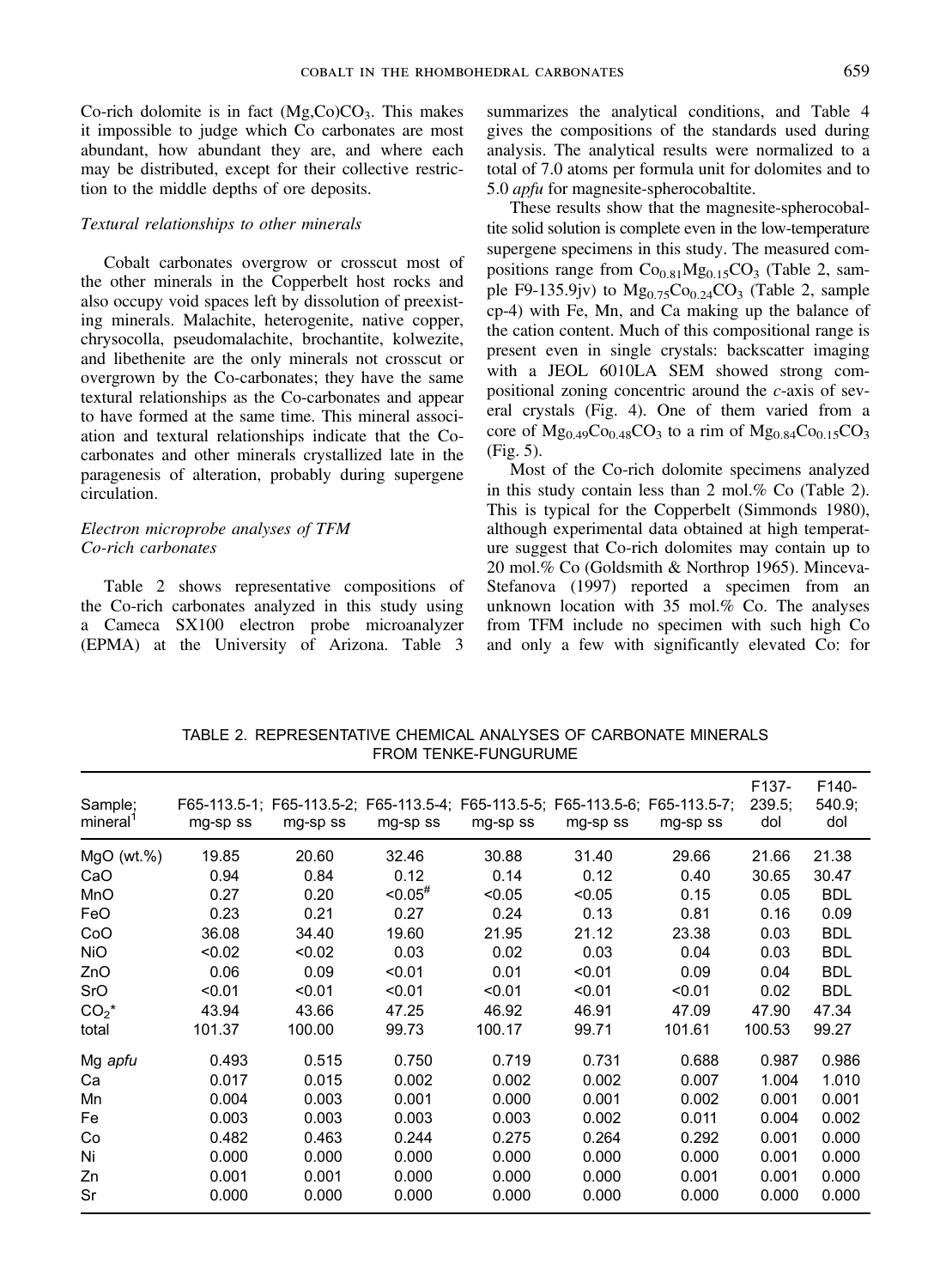| Sample;<br>mineral <sup>1</sup> | F177-<br>53.9-1; dol | F177-<br>53.9-2; dol | F177-<br>53.9-3; dol | F178-<br>75.9-1; dol | F178-<br>75.9-2; dol | F178-<br>75.9-3; dol | F184-65.<br>$9-1$ ; dol | F184-<br>$65.9 - 2$ ; dol |
|---------------------------------|----------------------|----------------------|----------------------|----------------------|----------------------|----------------------|-------------------------|---------------------------|
| $MgO$ (wt.%)                    | 18.12                | 21.89                | 20.96                | 21.74                | 20.93                | 14.39                | 21.82                   | 21.54                     |
| CaO                             | 29.26                | 29.90                | 29.00                | 30.66                | 29.80                | 29.30                | 30.53                   | 30.31                     |
| MnO                             | 0.81                 | < 0.05               | 0.16                 | < 0.05               | 0.08                 | 0.06                 | 0.10                    | 0.11                      |
| FeO                             | 0.93                 | 0.08                 | 0.66                 | 0.05                 | < 0.05               | < 0.05               | 0.27                    | 0.22                      |
| CoO                             | 4.34                 | 0.09                 | 0.55                 | < 0.02               | 1.74                 | 11.41                | < 0.02                  | 0.71                      |
| <b>NiO</b>                      | 0.02                 | < 0.02               | <b>BDL</b>           | < 0.02               | < 0.02               | < 0.02               | < 0.02                  | < 0.02                    |
| ZnO                             | 0.02                 | < 0.01               | <b>BDL</b>           | < 0.01               | 0.03                 | 0.02                 | < 0.01                  | < 0.01                    |
| SrO                             | 0.06                 | 0.02                 | 0.90                 | 0.02                 | < 0.01               | 0.01                 | 0.01                    | 0.02                      |
| $CO2*$                          | 46.41                | 47.49                | 46.86                | 47.87                | 47.33                | 45.46                | 48.01                   | 47.94                     |
| total                           | 99.96                | 99.46                | 99.09                | 100.34               | 99.91                | 100.65               | 100.74                  | 100.86                    |
| Mg apfu                         | 0.853                | 1.007                | 0.977                | 0.992                | 0.966                | 0.691                | 0.992                   | 0.981                     |
| Ca                              | 0.989                | 0.988                | 0.971                | 1.005                | 0.988                | 1.012                | 0.998                   | 0.992                     |
| Mn                              | 0.022                | 0.001                | 0.004                | 0.001                | 0.002                | 0.002                | 0.002                   | 0.003                     |
| Fe                              | 0.025                | 0.002                | 0.017                | 0.001                | 0.000                | 0.000                | 0.007                   | 0.006                     |
| Co                              | 0.110                | 0.002                | 0.014                | 0.000                | 0.043                | 0.295                | 0.000                   | 0.017                     |
| Ni                              | 0.000                | 0.000                | 0.000                | 0.000                | 0.000                | 0.000                | 0.000                   | 0.000                     |
| Zn                              | 0.001                | 0.000                | 0.000                | 0.000                | 0.001                | 0.000                | 0.000                   | 0.000                     |
| Sr                              | 0.001                | 0.000                | 0.016                | 0.000                | 0.000                | 0.000                | 0.000                   | 0.000                     |

# TABLE 2 (CONTINUED). REPRESENTATIVE ANALYSES OF CARBONATE MINERALS FROM TENKE-FUNGURUME

# TABLE 2 (CONTINUED). REPRESENTATIVE ANALYSES OF CARBONATE MINERALS FROM TENKE-FUNGURUME

| Sample;<br>mineral <sup>1</sup> | F192-<br>53.2; dol | F264-<br>167.3B; dol | F264-<br>176.3; dol | F41-<br>66.8; dol | F62R-<br>2854; dol | F65-113.5-<br>$8;$ dol | F65-113.5-<br>$9;$ dol | F65-113.5-10;<br>mg-sp ss |
|---------------------------------|--------------------|----------------------|---------------------|-------------------|--------------------|------------------------|------------------------|---------------------------|
| $MgO$ (wt.%)                    | 21.47              | 21.45                | 21.58               | 21.82             | 19.75              | 20.22                  | 21.74                  | 19.72                     |
| CaO                             | 30.51              | 30.35                | 30.47               | 30.34             | 30.02              | 29.87                  | 30.60                  | 0.91                      |
| MnO                             | 0.27               | 0.12                 | 0.08                | 0.08              | 0.90               | 0.47                   | < 0.05                 | 0.24                      |
| <b>FeO</b>                      | 0.57               | 0.63                 | 0.24                | 0.06              | 2.47               | 0.67                   | 0.07                   | 0.21                      |
| CoO                             | < 0.02             | < 0.02               | < 0.02              | 0.03              | < 0.02             | 1.78                   | < 0.02                 | 36.05                     |
| <b>NiO</b>                      | < 0.02             | < 0.02               | < 0.02              | < 0.02            | 0.01               | < 0.02                 | < 0.02                 | < 0.02                    |
| ZnO                             | 0.04               | 0.02                 | 0.01                | < 0.01            | 0.05               | < 0.01                 | < 0.01                 | 0.07                      |
| SrO                             | 0.02               | 0.02                 | 0.02                | 0.02              | 0.02               | < 0.01                 | < 0.01                 | < 0.01                    |
| $CO2*$                          | 47.93              | 47.72                | 47.69               | 47.76             | 47.24              | 47.27                  | 47.82                  | 43.74                     |
| total                           | 100.79             | 100.32               | 100.09              | 100.13            | 100.46             | 100.28                 | 100.23                 | 100.95                    |
| Mg apfu                         | 0.978              | 0.982                | 0.988               | 0.998             | 0.913              | 0.934                  | 0.993                  | 0.492                     |
| Ca                              | 0.999              | 0.998                | 1.003               | 0.997             | 0.997              | 0.992                  | 1.004                  | 0.016                     |
| Mn                              | 0.007              | 0.003                | 0.002               | 0.002             | 0.024              | 0.012                  | 0.001                  | 0.003                     |
| Fe                              | 0.015              | 0.016                | 0.006               | 0.002             | 0.064              | 0.017                  | 0.002                  | 0.003                     |
| Co                              | 0.000              | 0.000                | 0.000               | 0.001             | 0.000              | 0.044                  | 0.000                  | 0.484                     |
| Ni                              | 0.000              | 0.000                | 0.000               | 0.000             | 0.000              | 0.000                  | 0.000                  | 0.000                     |
| Zn                              | 0.001              | 0.000                | 0.000               | 0.000             | 0.001              | 0.000                  | 0.000                  | 0.001                     |
| Sr                              | 0.000              | 0.000                | 0.000               | 0.000             | 0.000              | 0.000                  | 0.000                  | 0.000                     |

example,  $Ca_{1.01}(Mg_{0.69}Co_{0.29})(CO_3)_2$  (Table 2, sample F178-75.9) and Ca<sub>1.02</sub>(Mg<sub>0.76</sub>Co<sub>0.21</sub>)(CO<sub>3</sub>)<sub>2</sub> (Table 2, sample Kw364-218.4B).

No data exist on the composition of kolwezite in the Copperbelt, and the only specimens available at TFM were the kolwezite-magnesian spherocobaltite inclusions, in which the kolwezite proved too small to analyze. No kolwezite amid the inclusions measured more than 10 microns long, and most of them were less than 3 microns in length.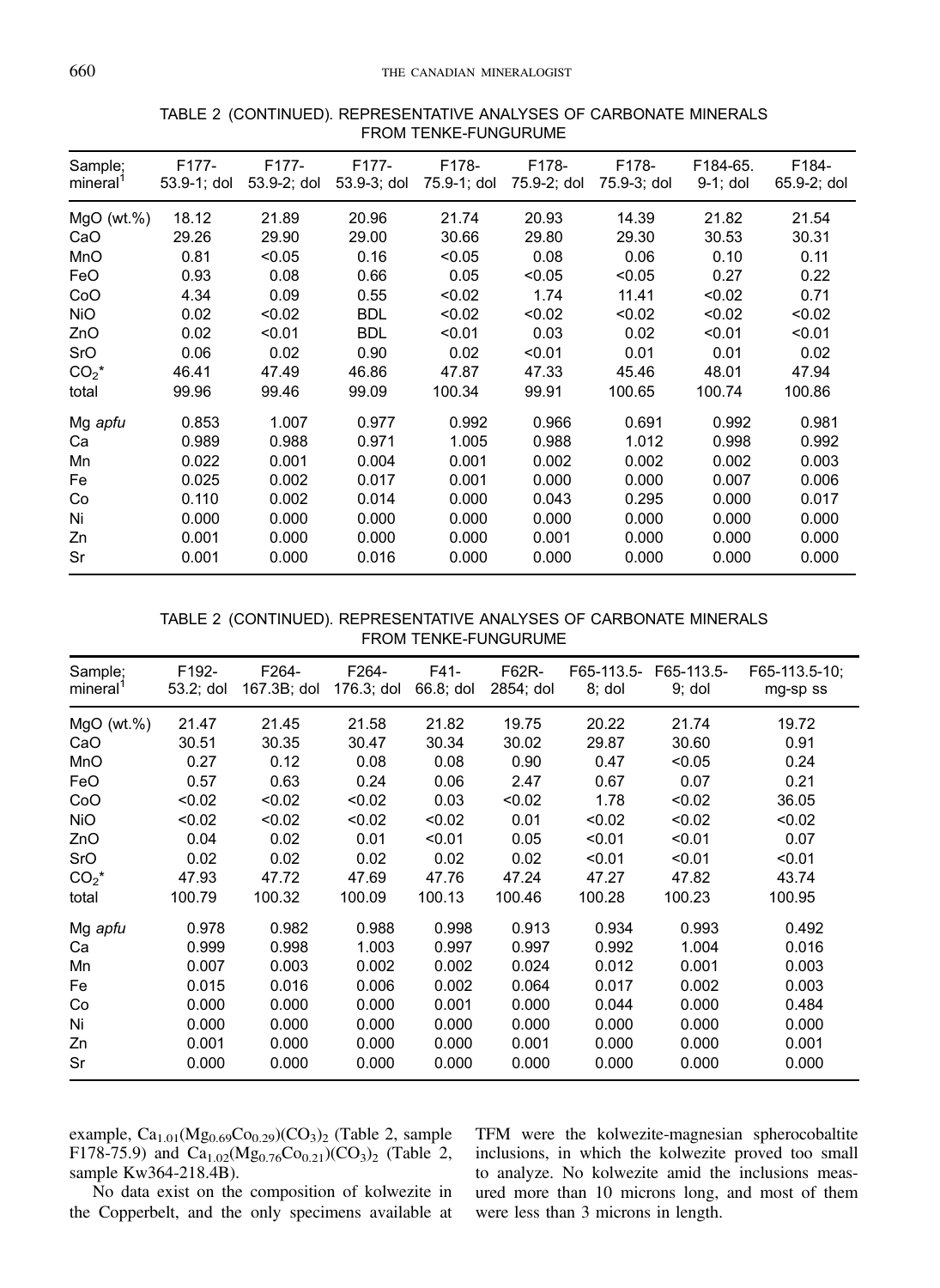| Sample;<br>mineral <sup>1</sup> | F65-113.5-11;<br>mq-sp ss | F65-<br>60.8; dol | F9-114.3.<br>dol | F9-135.9jv;<br>mg-sp ss | Fw82-<br>139.8; dol | Fw82-<br>145A; dol | K2365-<br>$125.3;$ dol | Kf284-<br>524; mg |
|---------------------------------|---------------------------|-------------------|------------------|-------------------------|---------------------|--------------------|------------------------|-------------------|
| $MqO$ (wt.%)                    | 16.66                     | 21.49             | 21.56            | 5.14                    | 21.65               | 21.46              | 20.56                  | 48.07             |
| CaO                             | 0.85                      | 30.19             | 30.25            | 0.55                    | 30.23               | 30.32              | 30.68                  | 0.04              |
| MnO                             | 0.20                      | 0.13              | 0.11             | 0.10                    | 0.14                | 0.09               | 0.13                   | 0.10              |
| FeO                             | 0.30                      | 0.63              | 0.32             | 1.66                    | 0.46                | 0.49               | 0.59                   | 0.14              |
| CoO                             | 39.61                     | < 0.02            | < 0.02           | 53.09                   | < 0.02              | < 0.02             | 0.02                   | < 0.02            |
| <b>NiO</b>                      | < 0.02                    | < 0.02            | < 0.02           | 0.63                    | < 0.02              | < 0.02             | 0.02                   | < 0.02            |
| ZnO                             | 0.02                      | 0.10              | < 0.01           | 0.01                    | < 0.01              | < 0.01             | 0.04                   | < 0.01            |
| SrO                             | < 0.01                    | 0.04              | < 0.01           | <b>BDL</b>              | 0.01                | 0.02               | 0.03                   | < 0.01            |
| $CO2*$                          | 42.44                     | 47.68             | 47.56            | 38.68                   | 47.74               | 47.60              | 47.03                  | 52.66             |
| total                           | 100.08                    | 100.24            | 99.80            | 99.86                   | 100.23              | 99.97              | 99.11                  | 101.01            |
| Mg apfu                         | 0.429                     | 0.984             | 0.990            | 0.145                   | 0.990               | 0.985              | 0.955                  | 0.997             |
| Ca                              | 0.016                     | 0.994             | 0.998            | 0.011                   | 0.994               | 1.000              | 1.024                  | 0.001             |
| Mn                              | 0.003                     | 0.003             | 0.003            | 0.002                   | 0.004               | 0.002              | 0.004                  | 0.001             |
| Fe                              | 0.004                     | 0.016             | 0.008            | 0.026                   | 0.012               | 0.013              | 0.015                  | 0.002             |
| Co                              | 0.548                     | 0.000             | 0.000            | 0.806                   | 0.000               | 0.000              | 0.001                  | 0.000             |
| Ni                              | 0.000                     | 0.000             | 0.000            | 0.010                   | 0.000               | 0.000              | 0.001                  | 0.000             |
| Zn                              | 0.000                     | 0.002             | 0.000            | 0.000                   | 0.000               | 0.000              | 0.001                  | 0.000             |
| Sr                              | 0.000                     | 0.001             | 0.000            | 0.000                   | 0.000               | 0.000              | 0.000                  | 0.000             |

# TABLE 2 (CONTINUED). REPRESENTATIVE ANALYSES OF CARBONATE MINERALS FROM TENKE-FUNGURUME

# TABLE 2 (CONTINUED). REPRESENTATIVE ANALYSES OF CARBONATE MINERALS FROM TENKE-FUNGURUME

| Sample;<br>mineral <sup>1</sup> | Kw300-<br>1584B; dol | Kw364-<br>218.4B-1; dol | Kw364-<br>218.4B-2; dol | Kw365-<br>154.3A; dol | MgCo <sub>2</sub><br>core; mq-<br>sp ss | MgCo2 mid; MgCo2 rim;<br>mg-sp ss | mg-sp ss | T158-<br>159.8B;<br>dol |
|---------------------------------|----------------------|-------------------------|-------------------------|-----------------------|-----------------------------------------|-----------------------------------|----------|-------------------------|
| $MgO$ (wt.%)                    | 21.69                | 21.65                   | 15.91                   | 21.40                 | 32.66                                   | 32.04                             | 28.74    | 21.75                   |
| CaO                             | 30.17                | 29.95                   | 29.80                   | 30.49                 | 0.63                                    | 0.09                              | 0.44     | 30.33                   |
| MnO                             | 0.15                 | 0.19                    | 0.05                    | 0.10                  | 0.17                                    | < 0.05                            | < 0.05   | 0.17                    |
| FeO                             | 0.52                 | 0.51                    | 0.10                    | 0.40                  | 0.22                                    | 0.28                              | 0.12     | 0.36                    |
| CoO                             | 0.02                 | < 0.02                  | 8.10                    | <b>BDL</b>            | 19.81                                   | 20.02                             | 25.25    | < 0.02                  |
| <b>NiO</b>                      | < 0.02               | < 0.02                  | < 0.02                  | <b>BDL</b>            | < 0.02                                  | 0.02                              | 0.04     | < 0.02                  |
| ZnO                             | 0.03                 | 0.10                    | < 0.01                  | 0.03                  | 0.08                                    | < 0.01                            | 0.01     | 0.02                    |
| SrO                             | 0.01                 | 0.04                    | < 0.01                  | 0.01                  | < 0.01                                  | < 0.01                            | < 0.01   | 0.03                    |
| $CO2*$                          | 47.81                | 47.65                   | 45.62                   | 47.63                 | 48.08                                   | 47.03                             | 46.68    | 47.90                   |
| total                           | 100.40               | 100.08                  | 99.59                   | 100.06                | 101.64                                  | 99.48                             | 101.28   | 100.56                  |
| Mg apfu                         | 0.991                | 0.992                   | 0.762                   | 0.981                 | 0.742                                   | 0.744                             | 0.672    | 0.991                   |
| Ca                              | 0.990                | 0.986                   | 1.025                   | 1.005                 | 0.010                                   | 0.002                             | 0.007    | 0.994                   |
| Mn                              | 0.004                | 0.005                   | 0.001                   | 0.003                 | 0.002                                   | 0.001                             | 0.000    | 0.004                   |
| Fe                              | 0.013                | 0.013                   | 0.003                   | 0.010                 | 0.003                                   | 0.004                             | 0.002    | 0.009                   |
| Co                              | 0.001                | 0.000                   | 0.209                   | 0.000                 | 0.242                                   | 0.250                             | 0.318    | 0.000                   |
| Ni                              | 0.000                | 0.000                   | 0.000                   | 0.000                 | 0.000                                   | 0.000                             | 0.000    | 0.000                   |
| Zn                              | 0.001                | 0.002                   | 0.000                   | 0.001                 | 0.001                                   | 0.000                             | 0.000    | 0.000                   |
| Sr                              | 0.000                | 0.001                   | 0.000                   | 0.000                 | 0.000                                   | 0.000                             | 0.000    | 0.001                   |

<sup>1</sup>Mineral abbreviations: mg-sp ss = magnesite-spherocobaltite solid solution; dol = dolomite; mg = magnesite.  $*CO<sub>2</sub>$  calculated from stoichiometry.

\*"<"values for the oxides are based on and calculated from 3σ elemental detection limits: Ca 250 ppm; Mn 349 ppm; Fe 348 ppm; Co 134 ppm; Ni 100 ppm; Zn 74 ppm; and Sr 78 ppm. A few Mn apfu values ostensibly below detection limit appear as 0.001 due to rounding errors.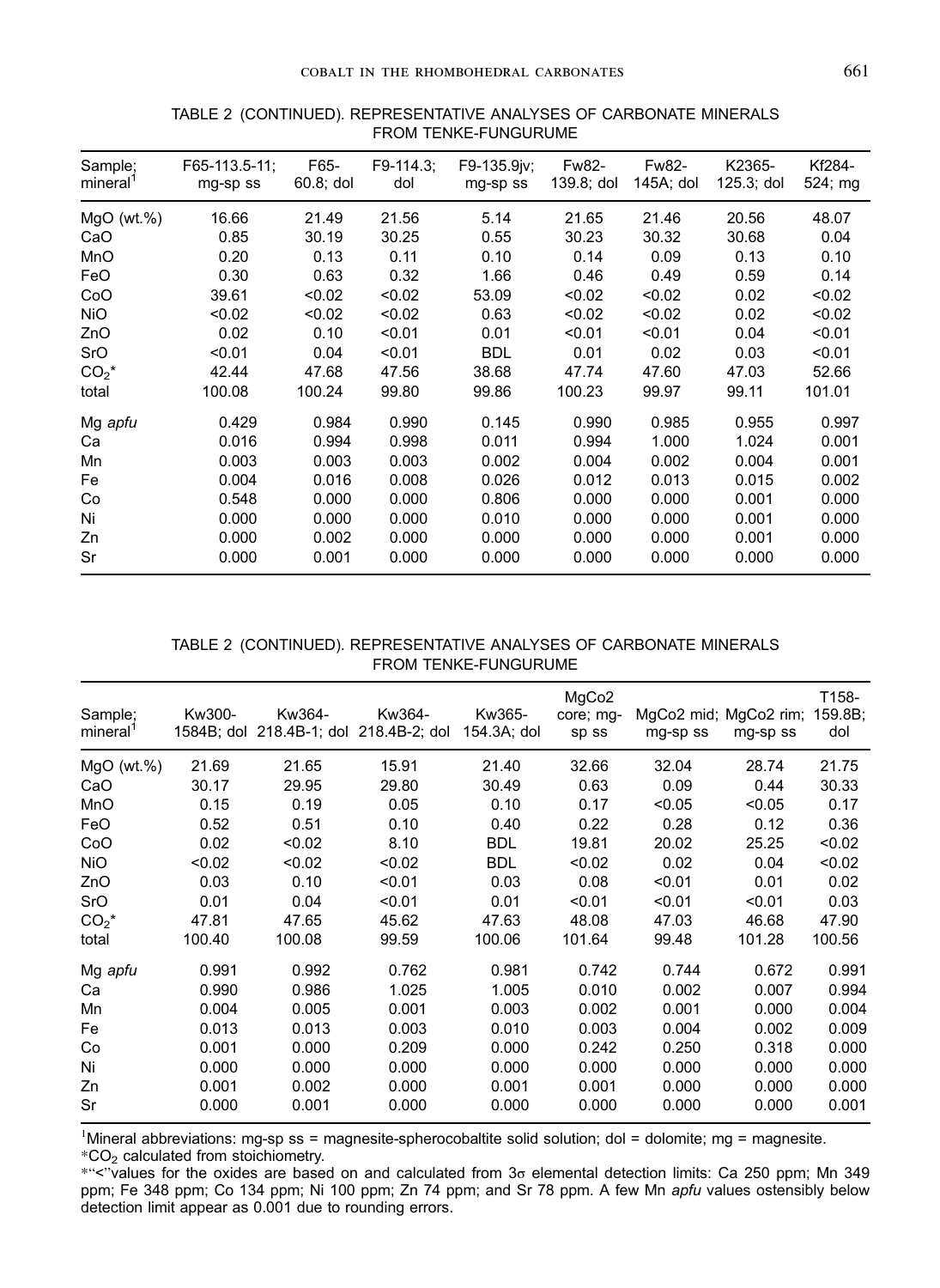TABLE 3. ANALYTICAL CONDITIONS FOR ELECTRON PROBE MICROANALYZER ANALYSES, CAMECA SX100

| Element | Beam<br>current<br>(nA) | Dwell<br>time(s) | Voltage<br>(keV) | Detector   | Avg. det.<br>Limit<br>(ppm) |
|---------|-------------------------|------------------|------------------|------------|-----------------------------|
| Mg      | 10                      | 20               | 20               | TAP        | 459                         |
| Сa      | 10                      | 20               | 20               | LPET       | 250                         |
| Fe      | 10                      | 20               | 20               | I I IF     | 348                         |
| Mn      | 10                      | 20               | 20               | I I IF     | 349                         |
| Co      | 100                     | 60               | 20               | <b>TAP</b> | 134                         |
| Ni      | 100                     | 60               | 20               | LPET       | 100                         |
| Zn      | 100                     | 60               | 20               | LLIF       | 74                          |
| Sr      | 100                     | 60               | 20               | LLIF       | 78                          |

Cobalt-rich calcite was not detected in any TFM sample.

# X-ray diffraction and Raman spectrum of  $(Mg,Co)CO<sub>3</sub>$

An 80 μm-long crystal of Co-rich magnesite  $(Mg_{0.63}Co_{0.37}CO_3$  based on SEM-EDS analysis) was examined with single-crystal X-ray diffraction using a Bruker X8 APEX2 CCD X-ray diffractometer equipped with graphite-monochromatized MoK radiation. This yielded unit cell parameters  $a = b =$ 4.6537(4),  $c = 15.003(1)$ Å, and  $V = 281.38(4)$  Å<sup>3</sup>. This unit cell volume is  $1.58 \text{ Å}^3$  larger than the corresponding weighted average of  $63\%$  of the MgCO<sub>3</sub>  $(279.05 \text{ Å}^3)$  and 37% of the CoCO<sub>3</sub>  $(281.07 \text{ Å}^3)$  unit cells, which was calculated as  $279.80 \text{ Å}^3$ . However, this volume difference is probably not large enough to destabilize the  $(Mg, Co)CO<sub>3</sub>$  solid solution at high pressures. The structure determination demonstrates that this Co-magnesite possesses the calcite-type structure (space group  $R-3c$ ).

The Raman spectrum of the same Co-rich magnesite crystal was then collected in a random orientation with a Thermo Almega microRaman system using a 532 nm solid-state laser with a thermoelectric-cooled CCD detector. The laser is partially polarized with  $4 \text{ cm}^{-1}$  resolution and a spot size of 1 µm. Comparison with the Raman spectra for magnesite (R050443) and spherocobaltite (R060497) in the RRUFF database (<http://rruff.info>) reveals that the Raman bands obtained from the Co-magnesite crystal lie intermediate between magnesite and spherocobaltite and have no extraneous peaks (Fig. 6). Similar results have been observed for the magnesite-siderite solid solutions (Boulard et al. 2012), indicating that Co affects the structures of calcite-type carbonates in a way similar to Fe and other transition metals in carbonate solid solution.

### **DISCUSSION**

## Inferred Mg–Ca–Co carbonate phase relations at low T

The only existing chemical data for the  $MgCO<sub>3</sub>$ –  $CoCO<sub>3</sub>$  system are from samples synthesized at 600– 800 °C and 15–25 kbar and these indicate complete solid solution (Goldsmith & Northrop 1965). The Raman spectrum, X-ray diffraction data, and chemical compositions in this study (Fig. 7) show that a complete solid solution between magnesite and spherocobaltite persists to the pressure-temperature conditions of the supergene environment—probably near-surface pressure and temperature < 50 °C. Figure 8 shows the inferred phase relations among Mg, Co, and Ca carbonates in this pressure-temperature regime. The maximum possible concentration of Co in dolomite is uncertain, but the present study analyzed dolomites with as much as 8.9 mol.% Co (11.41% CoO; Table 2, sample F178-75.9). Goldsmith & Northrop (1965) calculated a theoretical limit of 20% Co.

| Element/<br>Standard | Mq /<br>MqCO <sub>3</sub> | Ca/<br>CaCO <sub>3</sub> | Fe/   | Mn /<br>$FeCO3$ MnCO <sub>3</sub> | – Si       | Ni / Ni- | $Co / Co-$<br>Al diopside diopside | Zn/<br>ZnO | Sr/<br>SrCO <sub>3</sub> | - C   | O     |
|----------------------|---------------------------|--------------------------|-------|-----------------------------------|------------|----------|------------------------------------|------------|--------------------------|-------|-------|
| Mg                   | 28.44                     | 0.04                     | 0.68  | 0.02                              |            |          |                                    |            |                          | 14.19 | 56.74 |
| Ca                   |                           | 40.09                    |       |                                   |            |          |                                    |            |                          | 12.01 | 48    |
| Fe                   |                           |                          | 45.92 | 2.28                              |            |          |                                    |            |                          | 10.34 | 41.36 |
| Mn                   | 0.57                      | 0.02                     | 0.17  | 46.66                             |            |          |                                    |            |                          | 10.51 | 42.02 |
| Co                   | 10.49                     | 16.8                     |       |                                   | 24.68      |          | 4.91                               |            |                          |       | 43.06 |
| Ni                   | 8.62                      | 17.87                    | 0.12  |                                   | 24.91 0.45 | 5.06     |                                    |            |                          |       | 43.01 |
| Zn                   |                           |                          |       | 1.13                              |            |          |                                    | 79.45      |                          |       | 19.77 |
| Sr                   |                           | 1.36                     |       |                                   |            |          |                                    |            | 57.22                    | 8.25  | 32.97 |

TABLE 4. COMPOSITIONS OF ELECTRON MICROPROBE STANDARDS USED IN ANALYSES (wt.%)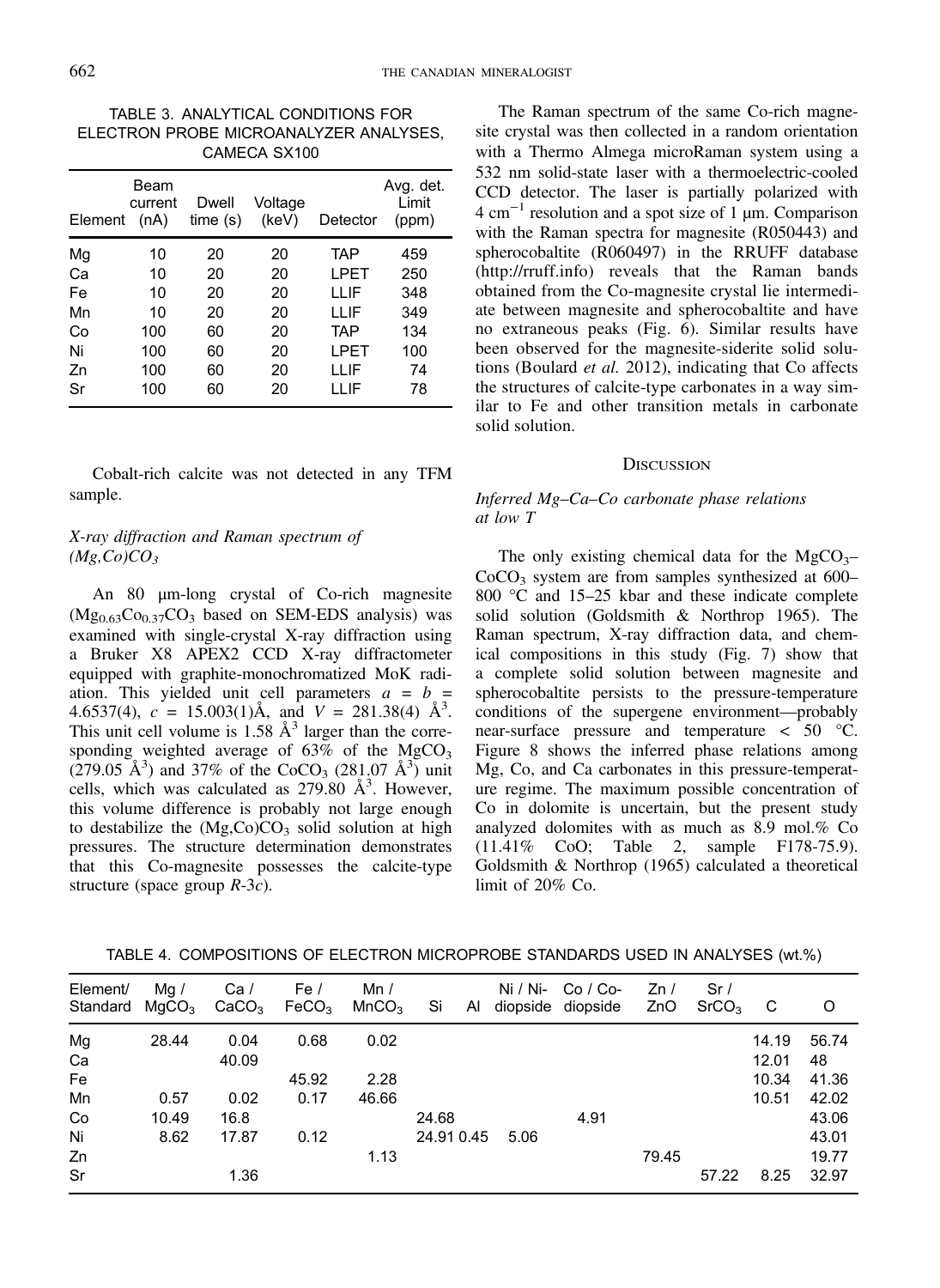

FIG. 4. Crystalline variety of magnesite-spherocobaltite solid solution, in backscatter, showing zoning within crystals. Sample F65-113.5, BSE image of Figure 3B-3C.



FIG. 5. Comparison of backscatter image of Co-rich magnesite (mag-sphc) with compositions determined by EPMA at marked points 1–7. Sample F65-113.5-1 through F65-113.5-7 in Table 2; F65-113.5-3 was excluded from the Table due to a poor total.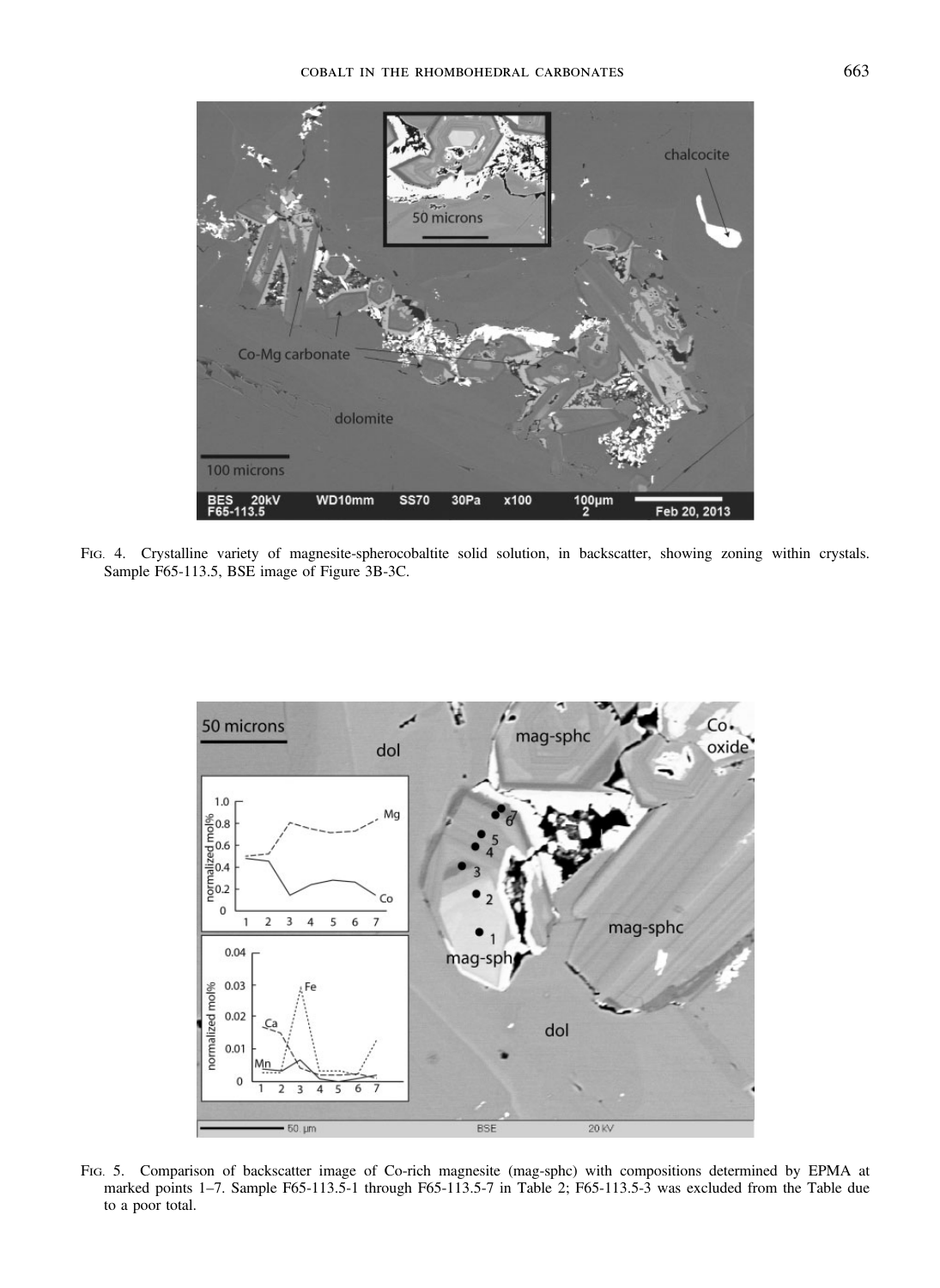

FIG. 6. Raman spectra of spherocobaltite, magnesite, and a member of the magnesite-spherocobaltite solid solution.



FIG. 7. Ca–Co–Mg-carbonate ternary diagram showing compositions of species analyzed in this study.

## Formation of Co-bearing carbonates

The textural evidence cited above renders it virtually certain that the Co-carbonates at TFM formed in the supergene environment as circulating meteoric fluids dissolved dolomite and oxidized the

sulfide ores, releasing metal ions. Some of the liberated Co was oxidized  $Co<sup>3+</sup>$ , which formed heterogenite; some of the Co remained divalent and bonded with the carbonate in the fluid, precipitating dolomite, Co-rich dolomite, Co-rich magnesite, and magnesian spherocobaltite. The following section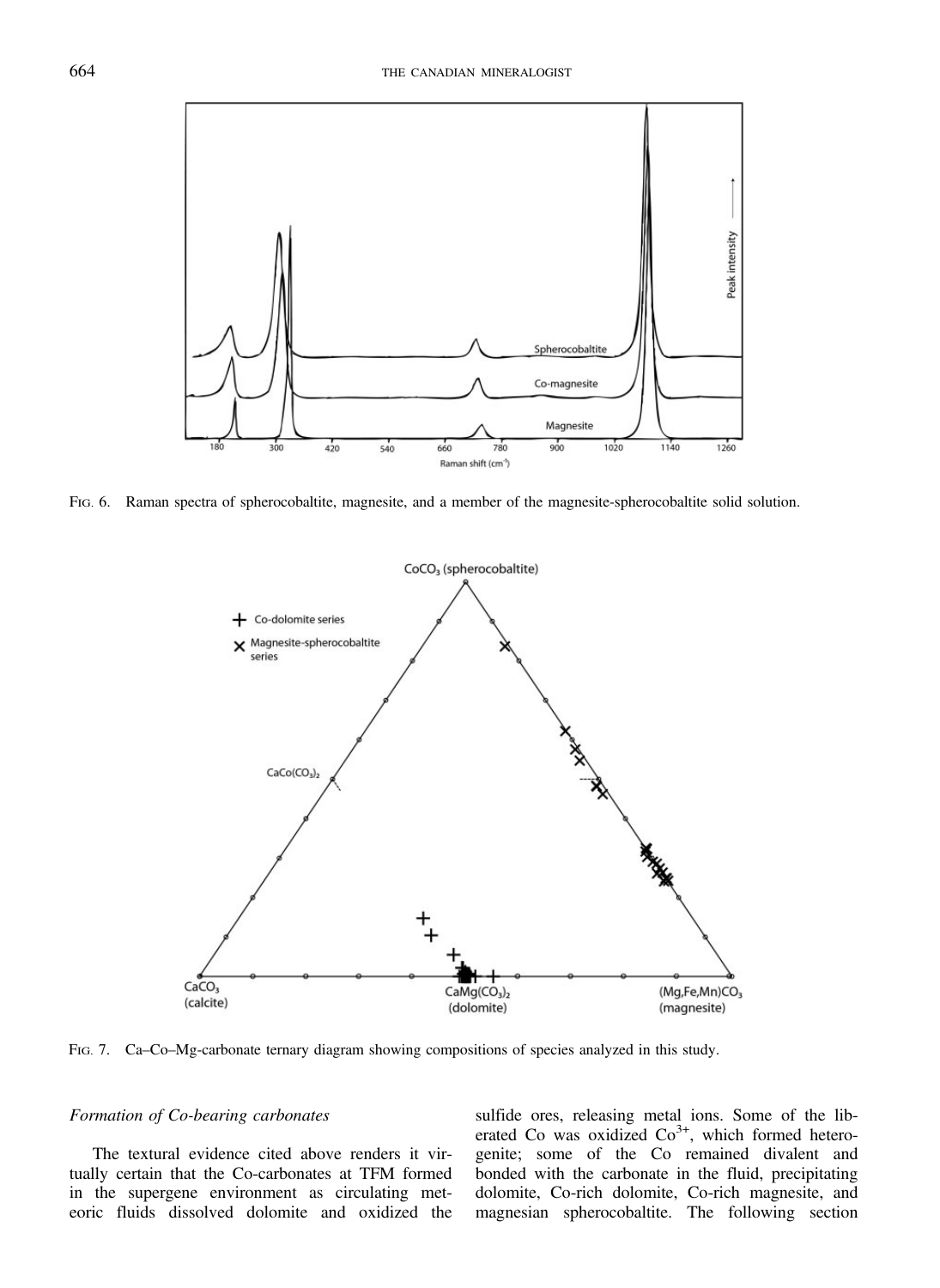will focus on the potential precipitation mechanisms of each of these in turn.

Dolomite precipitation at low temperature is a vexed issue in the geochemical and geological literature (e.g., Baker & Kastner 1981, Land 1998, Warren 2000), and most explanations of low-temperature dolomite formation involve dolomitization of a preexisting calcite during diagenesis of sedimentary rock (e.g., Hardie 1987). However, this is not a viable mechanism for producing the supergene Co-rich dolomite as observed at TFM. Cobalt would be evenly distributed through dolomite crystals produced by dolomitization of a calcite, whereas in the TFM samples, Co-rich dolomite occurs as high-Co bands in normal Ca-Mg dolomites. Primary precipitation of a variably Co-rich dolomite offers the best explanation for this banded character, even though primary precipitation of dolomite remains problematic from a kinetic standpoint (Lovering 1969). Under this hypothesis, the high-Co bands represent transient episodes of Co enrichment in the dolomite-precipitating fluid, probably a result of dissolution of nearby carrollite. Such a fluid must also have been considerably enriched in Mg relative to Ca, as dolomite cannot precipitate from a fluid with Mg/Ca < 5.2 (Warren 2000). The possible mechanisms for supergene origin of such an Mg-enriched fluid are enigmatic.

Potential formation mechanisms of the magnesian spherocobaltites are even less clear. Boni et al. (2011) have textural evidence that Mg-rich smithsonite in the Jabali deposit (Yemen), analogous to the Mg-rich spherocobaltites at TFM, formed by dedolomitization of a Zr-rich dolomite. Dedolomitization is a common geological phenomenon, especially in the supergene environment (Dockal 1988). It consists of ion exchange:

$$
CaMg(CO_3)_2 + Ca^{2+} = 2CaCO_3 + Mg^{2+}
$$
 (1)

$$
\overline{\text{or}}
$$

$$
CaMg(CO3)2 + Mg2+ = 2MgCO3 + Ca2+
$$
 (2)

Dedolomitization by Equation (1) occurs at low  $aMg^{2+}/aCa^{2+}$  (Rosenberg *et al.* 1967) and produces calcite plus an Mg-enriched fluid. Dedolomitization by Equation (2) is less common and, for a pure Ca-Mg dolomite, produces magnesite plus a Ca-enriched fluid. If, however, the dolomite contains appreciable transition metals at the Mg site, dedolomitization by Equation (2) generates magnesite solid solutions rather than end-member magnesite (Boni et al. 2011). Thus, analogy with the Zn-carbonate system would suggest that  $(Mg,Co)CO<sub>3</sub>$  can form by dedolomitization of a cobaltoan dolomite:

$$
10Ca(Mg_{0.9}Co_{0.1})(CO_3)_2 + 5Co^{2+} + 5Mg^{2+}
$$
  
= 
$$
10Ca^{2+} + 20Mg_{0.7}Co_{0.3}CO_3
$$
 (3)

The added Co and Mg might come from dissolving nearby carrollite and dolomite. Significantly, Equation (3) demonstrates that adding equal proportions of Co and Mg results in Co enrichment in the magnesite relative to the parent Co-rich dolomite. The composition of the magnesite produced by Equation (3) is similar to the composition of many or most of the cobaltoan magnesites observed at TFM (Table 2).

From a geochemical point of view, Equation (3) offers a plausible explanation for the formation of the magnesite-spherocobaltite solid solution at TFM. However, the textural evidence contradicts it: the  $(Mg,Co)CO<sub>3</sub>$  crystals at TFM occur on dolomite grains that show no evidence of dissolution (Fig. 4). Still, dedolomitization might have been very localized, or might have occurred elsewhere and the components transported to the site of supergene magnesite-spherocobaltite. Figure 8 shows a possible pathway for fluid and crystal following dedolomitization of a cobaltoan dolomite.

The kolwezite- $(Mg,Co)CO<sub>3</sub>$  inclusions common in supergene chalcocite are more likely to have formed by direct precipitation from pockets of Mg-Cu-Cocarbonate fluid trapped within the chalcocite grain as it replaced carrollite. The observation that kolwezite is invariably at the centers of the inclusions and  $(Mg,Co)CO<sub>3</sub>$  is invariably at the edges suggests that (Mg,Co)CO<sub>3</sub> precipitated first. Crystallization of magnesian spherocobaltite proceeded either until Mg was exhausted or until Cu reached saturation in the remaining fluid, which then crystallized kolwezite (Fig.3). A possible reaction is:

$$
CaMg(CO3)2 + CuCo2S4 + 4H2O + CO2 + 7.5O2= 3H2SO4 + CuCo(CO3)(OH)2 + 2(Mg, Co)CO3+ CaSO4(aq)
$$
 (4)

Equation (4) is balanced for  $Mg_{0.5}Co_{0.5}CO_3$ , although the compositions of the inclusions are typically closer to spherocobaltite. An equation for endmember spherocobaltite might be:

$$
3CuCo2S4 + 6CO2 + 12H2O + 20O2 = CuCo(CO3)(OH)2 (5)+ 5CoCO3 + Cu2S + 11H2SO4
$$

Equations (3)–(5) are all potentially viable methods for producing magnesite-spherocobaltite solid solution in the supergene environment, although there are objections to Equation (3) based on the textural evidence cited above. Any or all of the processes represented by these equations may have contributed to forming magnesite-spherocobaltite solid solution at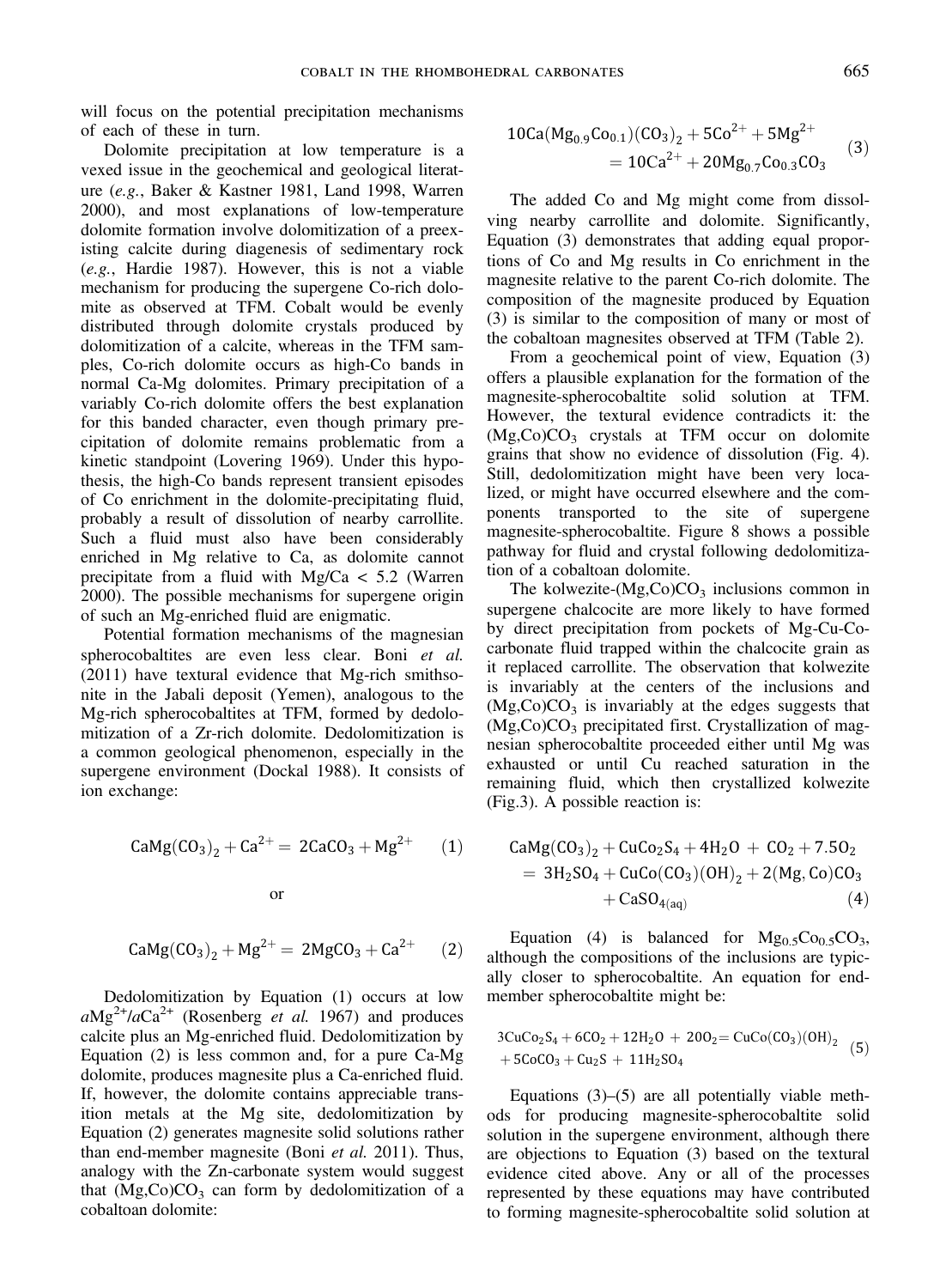

FIG. 8. Ternary diagram showing the inferred phase relations among Ca-Mg-Co carbonates at supergene pressure-temperature conditions, the minerals stable in fluids of different compositions, and one potential way to form magnesite-spherocobaltite solid solution by dedolomitization of a Co-rich dolomite.

TFM, and the present evidence is not enough to judge their relative roles.

Although they are best known from the supergene zones of Central African Copperbelt deposits, Co-rich carbonates can form in the hypogene environment. A specimen from Bou Azzer (Morocco) contains Corich dolomite intergrown with primary skutterudite  $(CoAs<sub>3</sub>)$ . This indicates that Co carbonates can precipitate under hypogene conditions. Hypogene Cocarbonate precipitation is probably limited to systems that are deficient in As and S relative to Co and  $CO<sub>3</sub>$ ; otherwise, Co sulfides, arsenides, and arsenates precipitate. This is consistent with the finding of Markl et al. (2014) that spherocobaltite and cobaltoan calcite are unstable with respect to erythrite  $(Co<sub>3</sub>AsO<sub>4</sub>·8H<sub>2</sub>O)$  if even the tiniest amount of As is present in solution.

# Solubility and metallurgical implications

The solubilities of rhombohedral carbonates are highly variable (Railsback 1999). Solubility calculations for dolomite, calcite, magnesite, and spherocobaltite show that spherocobaltite is insoluble compared to the Ca and Mg carbonates. Furthermore, in members of carbonate solid solutions such as  $(Mg, Co)CO<sub>3</sub>$ , the cations present are not all liberated at the same rate when the mineral begins to dissolve; some cations enter solution more readily than the others. Solubility calculations for dolomite, magnesite, calcite, and spherocobaltite show that in all of them,  $Ca^{2+}$  and  $Mg^{2+}$  enter solution more readily than  $\text{Co}^{2+}$ ; the difference is three to four orders of magnitude (Fig. 9). Any acid added to a mixed Ca-Co or Mg-Co carbonate will liberate all the available Ca or Mg before it liberates almost any of the Co. This is unfortunate from a metallurgical standpoint: it means that processing acid will dissolve every Ca-Mg carbonate in the vicinity and every other major cation in the Ca-Co or Mg-Co carbonate before it liberates appreciable Co.

Cobalt recoveries from carbonate ores in the Copperbelt are predicted with the assumption that the ore is Co-rich dolomite. As detailed above, reexamination of supposed Co-rich dolomite samples from TFM demonstrated that many of them are  $(Mg,Co)CO<sub>3</sub>$ . It is reasonable to think that members of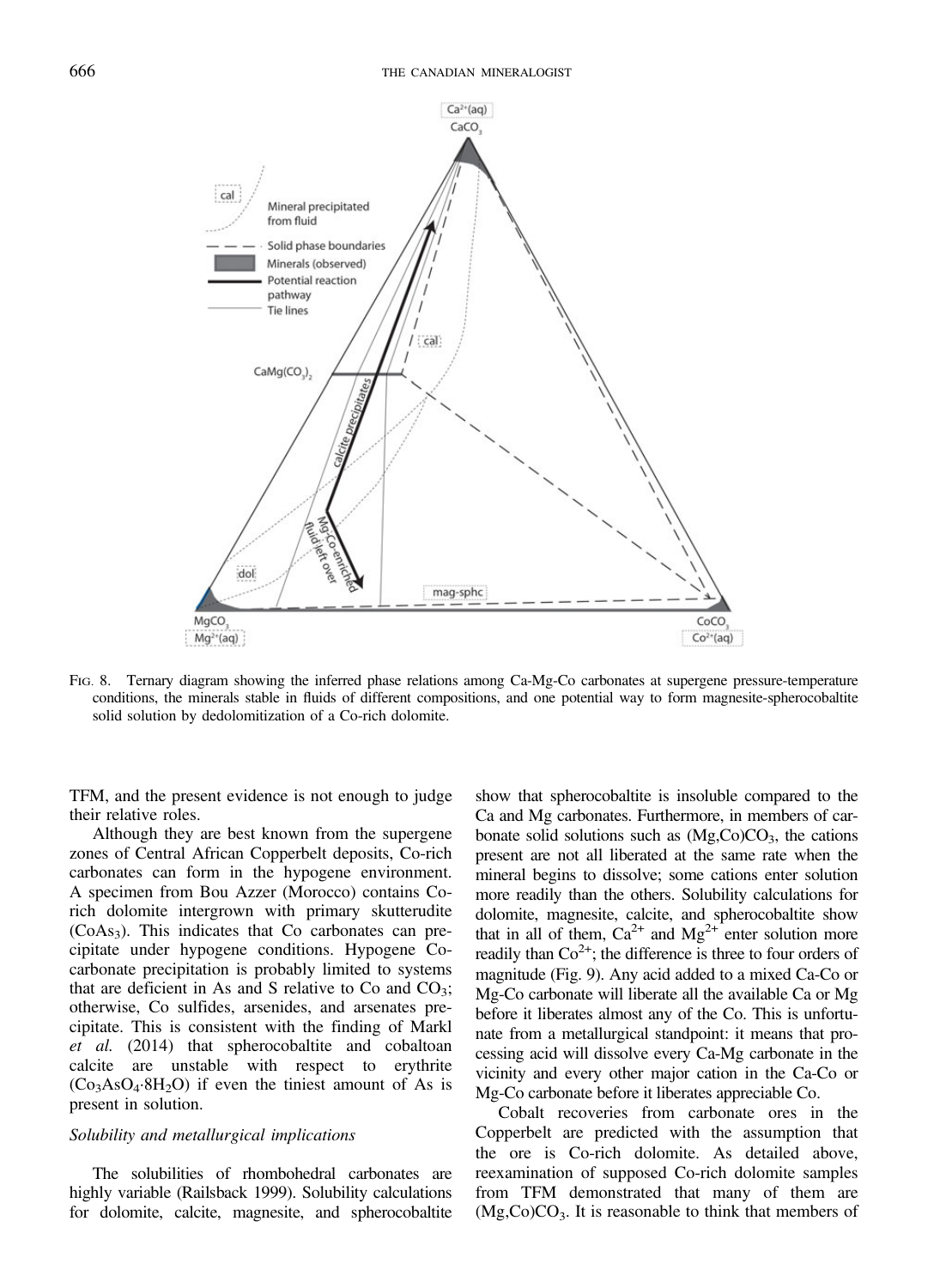

FIG. 9. Graph showing the log of the concentrations of the ions produced in reactions among the various carbonates. Cobalt is by far the least soluble ion in every reaction involving it. Calculated based on log K values from Robie & Hemingway  $(1995)$ . cc = calcite, cdol = cobaltoan dolomite, dol = dolomite, mag = magnesite, sphc = spherocobaltite.

the magnesite-spherocobaltite solid solution may be present at other Copperbelt deposits and may have been recorded as Co-rich dolomite there, too. Inasmuch as Co in Mg-rich spherocobaltite is less amenable to acid leaching than Co in Co-rich dolomite, such misidentification could cause Co recoveries from Copperbelt ores to be significantly lower than predicted. Without more data on the occurrence and abundance of magnesite-spherocobaltite solid solution, however, it is impossible to say whether this represents a major cause of low recovery. Additional and regional-scale work on the distribution and abundance of the various Co carbonate species is needed.

#### **CONCLUSIONS**

Several carbonates of the calcite and dolomite groups contain appreciable Co: Co-rich dolomite, Corich calcite, spherocobaltite, and the solid solution of spherocobaltite and magnesite-spherocobaltite. Though they can form under hypogene conditions, Co-rich carbonates are more common in the supergene zones of Co ore deposits, where Cu-Co sulfides oxidize. In some cases, Co-rich dolomite and magnesian spherocobaltite are almost surely the products of primary precipitation; however, dedolomitization of Co-dolomite is another potential mechanism for creating  $(Mg, Co)CO<sub>3</sub>$ . Solubility calculations suggest that Co carbonate ores will release all their contained Ca, Mg, and Fe ions before any significant Co when processed by acid leaching.

#### **ACKNOWLEDGMENTS**

The authors appreciate helpful reviews by Stan Evans, Eric Seedorff, Frank Mazdab, Frédéric Hatert, Simon Philippo, and an anonymous reviewer. Frank Mazdab also helped with the microprobe work and mineral normalizations. Research is supported by Freeport-McMoRan Copper & Gold and its affiliate Tenke-Fungurume Mine.

#### **REFERENCES**

- ANOVITZ, L.M. & ESSENE, E.J. (1987) Phase equilibria in the system CaCO<sub>3</sub>-MgCO<sub>3</sub>-FeCO<sub>3</sub>. Journal of Petrology 28, 389–414.
- BAKER, P.A. & KASTNER, M. (1981) Constraints on the formation of sedimentary dolomite. Science 213, 214–216.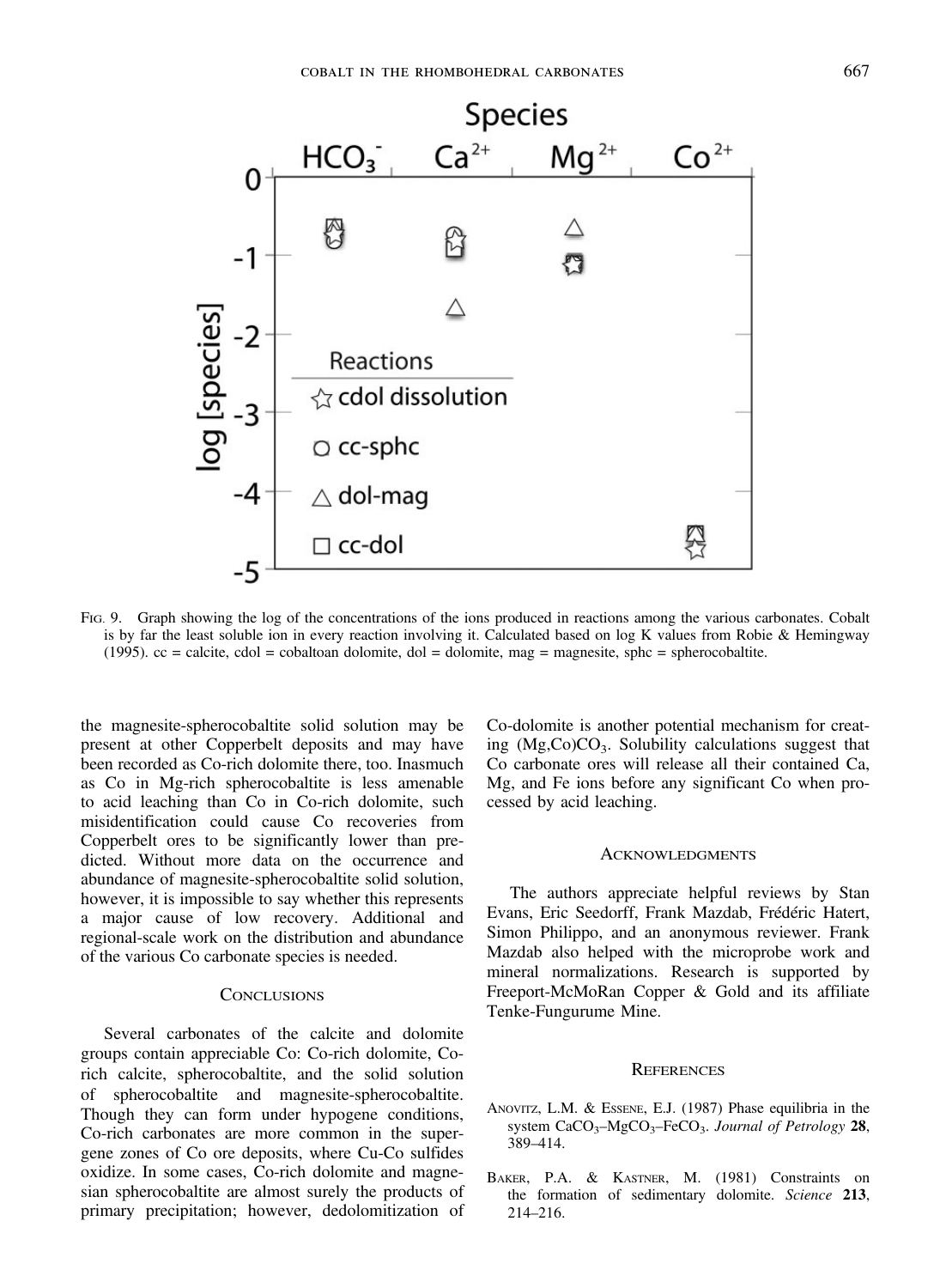- BARRA, F. (2005) Multi-stage and long-lived mineralization in the Zambian Copperbelt: Evidence from Re-Os geochronology. In Applications of the Re-Os Isotopic System in the Study of Mineral Deposits: Geochronology and Source of Metals. Unpublished Ph.D. thesis, University of Arizona, 211p.
- BONI, M., MONDILLO, N., & BALASSONE, G. (2011) Zincian dolomite: A peculiar dedolomitization case? Geology 39, 183–186.
- BOULARD, E., GUYOT, F., & FIQUET, G. (2012) The influence on Fe content on Raman spectra and unit cell parameters of magnesite-siderite solid solutions. Physics and Chemistry of Minerals 39, 239–246.
- BROMILEY, F.A., BOFFA BALLARAN, T., LANGENHORST, F., & SEIFERT, F. (2007) Order and miscibility in the otavitemagnesite solid solution. American Mineralogist 92, 829–836.
- CAILTEUX, J. (1994) Lithostratigraphy of the Neoproterozoic Shaba-type (Zaire) Roan Supergroup and metallogenesis of the associated stratiform mineralization. Journal of African Earth Sciences 19, 279–301.
- CLISSOLD, M.E., LEVERETT, P., & WILLIAMS, P.A. (2003) Gaspéite-magnesite solid solutions and their significance. In Advances in Regolith (I.C. Roach, ed.). University of Western Sydney, Penrith South DC NSW, Australia (78–79).
- DALTRY, V.D.C. (1991) African type-mineralogy: a general review (1838–1988). Journal of African Earth Sciences 13, 313–322.
- DALTRY, V.D.C. (1992) The type mineralogy of Africa: Zaire. Annales de la Société géologique de Belgique 115, 33–62.
- DE PUTTER, T., MEES, F., DECREE, S., & DEWAELE, S. (2010) Malachite, an indicator of major Pliocene Cu remobilization in a karstic environment (Katanga, Democratic Republic of Congo). Ore Geology Reviews 38, 90–100.
- DOCKAL, J. (1988) Thermodynamic and kinetic description of dolomitization of calcite and calcitization of dolo‐ mite (dedolomitization). Carbonates and Evaporites 3, 125–141.
- FAY, I. & BARTON, M. (2012) Alteration and ore distribution in the Proterozoic Mines Series, Tenke-Fungurume Cu– Co district, Democratic Republic of Congo. Mineralium Deposita 47, 501–519.
- FROST, R.L., WAIN, D.L., MARTENS, W.N., & REDDY, B.J. (2007) The molecular structure of selected minerals of the rosasite group – An XRD, SEM and infrared spectroscopy study. Polyhedron 26, 275–283.
- GAUTHIER, G. & DELIENS, M. (1999) Cobalt minerals of the Katanga Crescent, Congo. Mineralogical Record 30, 255–267.
- GOLDSMITH, J.R. & GRAF, D.L. (1960) Subsolidus relations in the system  $CaCO<sub>3</sub>–MgCO<sub>3</sub>–MnCO<sub>3</sub>$ . Journal of Geology 68, 324–335.
- GOLDSMITH, J.R. & NORTHROP, D.A. (1965) Subsolidus phase relations in the systems  $CaCO<sub>3</sub>–MgCO<sub>3</sub>–CoCO<sub>3</sub>$ and  $CaCO<sub>3</sub>-MgCO<sub>3</sub>-NiCO<sub>3</sub>$ . Journal of Geology 73, 817–829.
- HARDIE, L.A. (1987) Dolomitization: a critical view of some current views. Journal of Sedimentary Research 57, 166–183.
- HURLBUT, C.S. (1957) Zincian and plumbian dolomite from Tsumeb, South-West Africa. American Mineralogist 42, 798–803.
- KATSIKOPOULOS, D., FERNANDEZ-GONZALEZ, A., CARMELO PRIETO, A., & PRIETO, M. (2008) Co-crystallization of Co (II) with calcite: Implications for the mobility of cobalt in aqueous environments. Chemical Geology 254, 87–100.
- LAND, L.S. (1998) Failure to precipitate dolomite at 25˚ C from dilute solution despite 1000-fold oversaturation after 32 years. Aquatic Geochemistry 4, 361–368.
- LOVERING, T.S. (1969) The origin of hydrothermal and low temperature dolomite. Economic Geology 64, 743–754.
- MACKENZIE, F.T., BISCHOFF, W.D., BISHOP, F.C., LOIJENS, M., SCHOONMAKER, J., & WOLLAST, R. (1983) Magnesian calcites: Low-temperature occurrence, solubility and solid-solution behavior. In Carbonates: Mineralogy and Chemistry (R.J. Reeder, ed.). Reviews in Mineralogy and Geochemistry 11, 97–144.
- MARKL, G., MARKS, M., DERREY, I., & GUEHRING, J.-E. (2014) Weathering of cobalt arsenides: Natural assemblages and calculated stability relations among secondary Ca–Mg–Co arsenates and carbonates. American Minera‐ logist 99, 44–56.
- MINCEVA-STEFANOVA, J. (1997) First finding of high miscibility in the system  $CaMg(CO_3)_{2}-CaCo(CO_3)_{2}$  in nature. Geokhimiya, Mineralogiya i Petrologiya 32, 5–16.
- NAVROTSKY, A. & LOUCKS, D. (1977) Calculation of subsolidus phase relations in carbonates and pyroxenes. Physics and Chemistry of Minerals 1, 109–127.
- OOSTERBOSCH, R. (1951) Copper mineralization in the Fungurume region, Katanga. Economic Geology 46, 121–148.
- PERCHIAZZI, N. & MERLINO, S. (2006) The malachite-rosasite group: crystal structures of glaukosphaerite and pokrovskite. European Journal of Mineralogy 18, 787–792.
- PIRARD, C. & HATERT, F. (2008) The sulfides and selenides of the Musonoi mine, Kolwezi, Katanga, Democratic Republic of Congo. Canadian Mineralogist 46, 219–231.